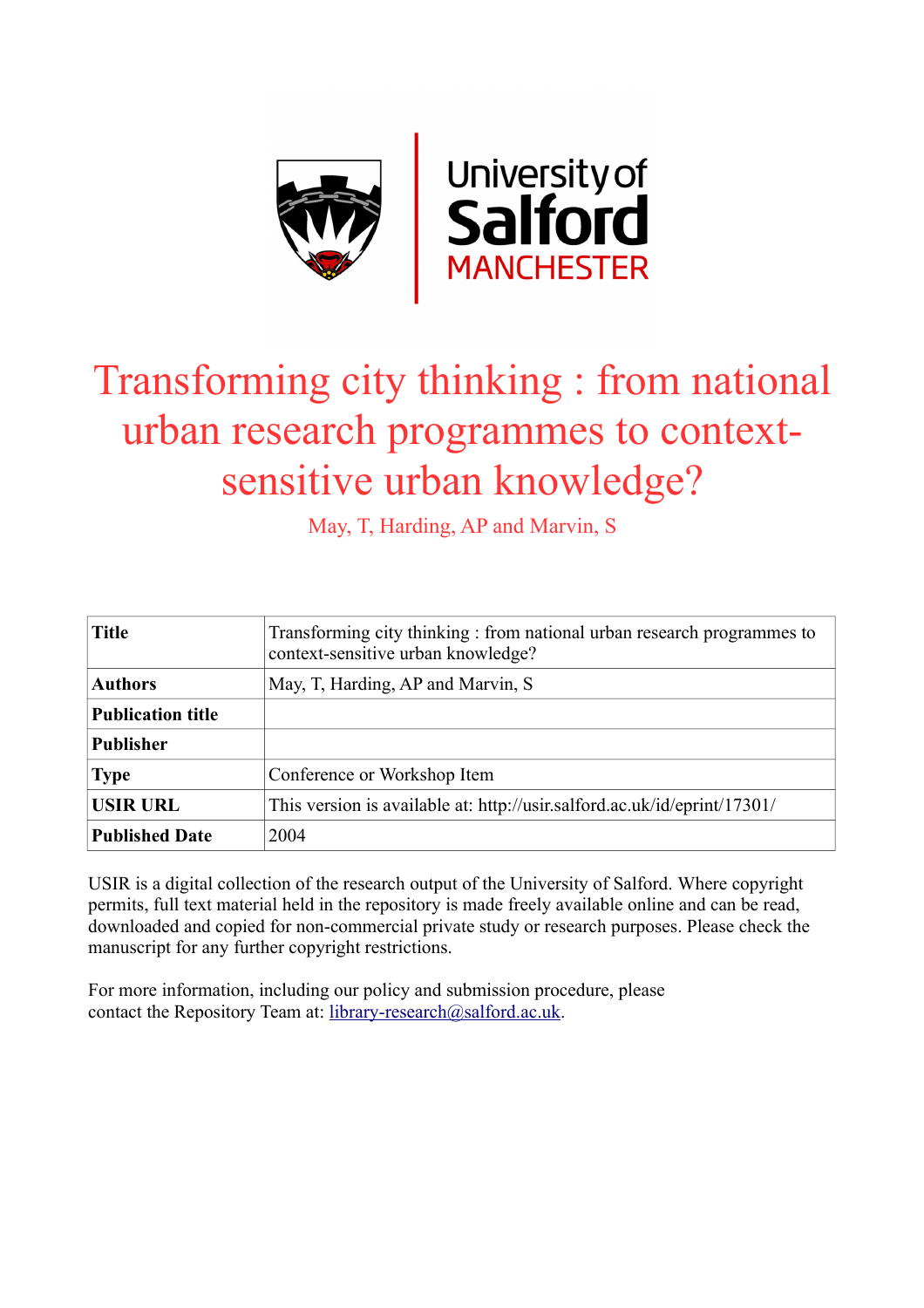City Futures Conference, July 8 – 10, 2004

# CONFERENCE PROGRAM

## PLENARY SESSIONS

# Welcoming remarks

Thursday, July 8, 2004 2:00-2:15 pm

- Sylvia Manning, Chancellor of University of Illinois at Chicago (UIC)
- Robin Hambleton, Dean of the UIC College of Urban Planning and Public Affairs

# Opening Plenary

Thursday, July 8, 2004 2:15-4:00 pm Chair: Robin Hambleton

### Keynote Presentation 1 City Futures-insights from US experience for a global audience

John C. Weicher, Assitant Secretary for Housing and Federal Housing Commissioner , United States Department of Housing and Urban Development

Keynote Presentation 2 Sustainable Communities in the 21st Century Senior minister from UK central government

*Following the keynote presentations there will be opportunity for questions, answers and discussion*

# Reflections from the 'world of policy and practice'

Friday, July 9, 2004 1:30-3:00 pm Moderator: Steve Edwards, Chicago Public Radio

- Steve Bullock, Mayor of the London Borough of Lewisham, UK
- Gabriel Nagy, Housing Advocacy Specialist, Latinos United, US
- John Norquist, President of the Congress for the New Urbanism, US
- Adele Simmons, President of Global Philanthropy Partnership andVice Chair of Chicago Metropolis 2020, US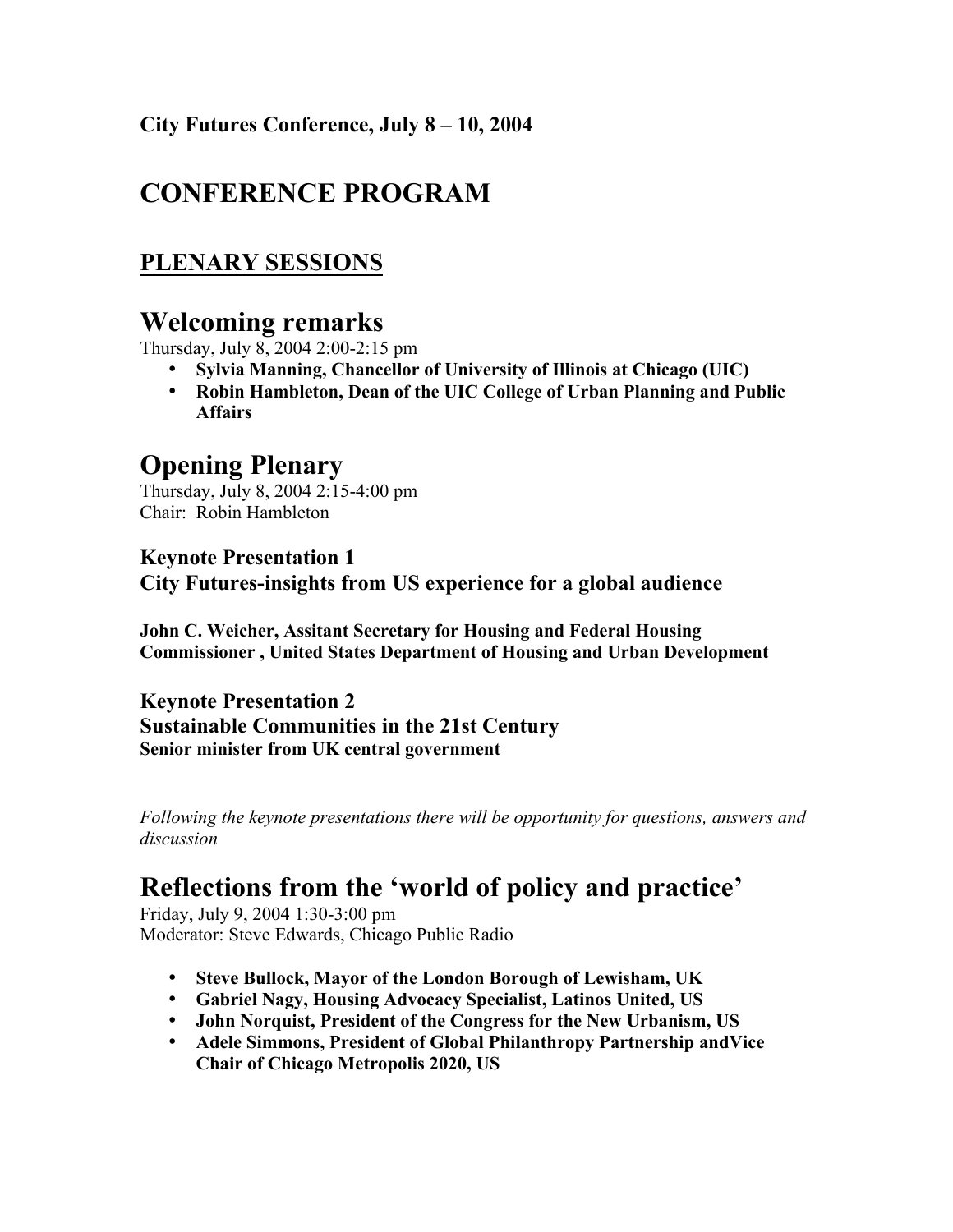# Reflections from the 'academic world'

Saturday, July 10, 2004 10:30 am-12:00 pm Moderator: Janet Smith, Associate Professor of Urban Planning and Policy and Co-Director of the Nathalie P. Voorhees Center for Neighborhood and Community Improvement, University of Illinois at Chicago, US

- Alessandro Balducci, Milan Politechnic and President of the Association of European Schools of Planning, Italy
- David Perry, Professor of Urban Planning and Policy and Director of the Great Cities Institute, University of Illinois at Chicago, US
- Saskia Sassen, Ralph Lewis Professor of Sociology, University of Chicago, US
- Richard Stren, Professor of Political Science, University of Toronto, Canada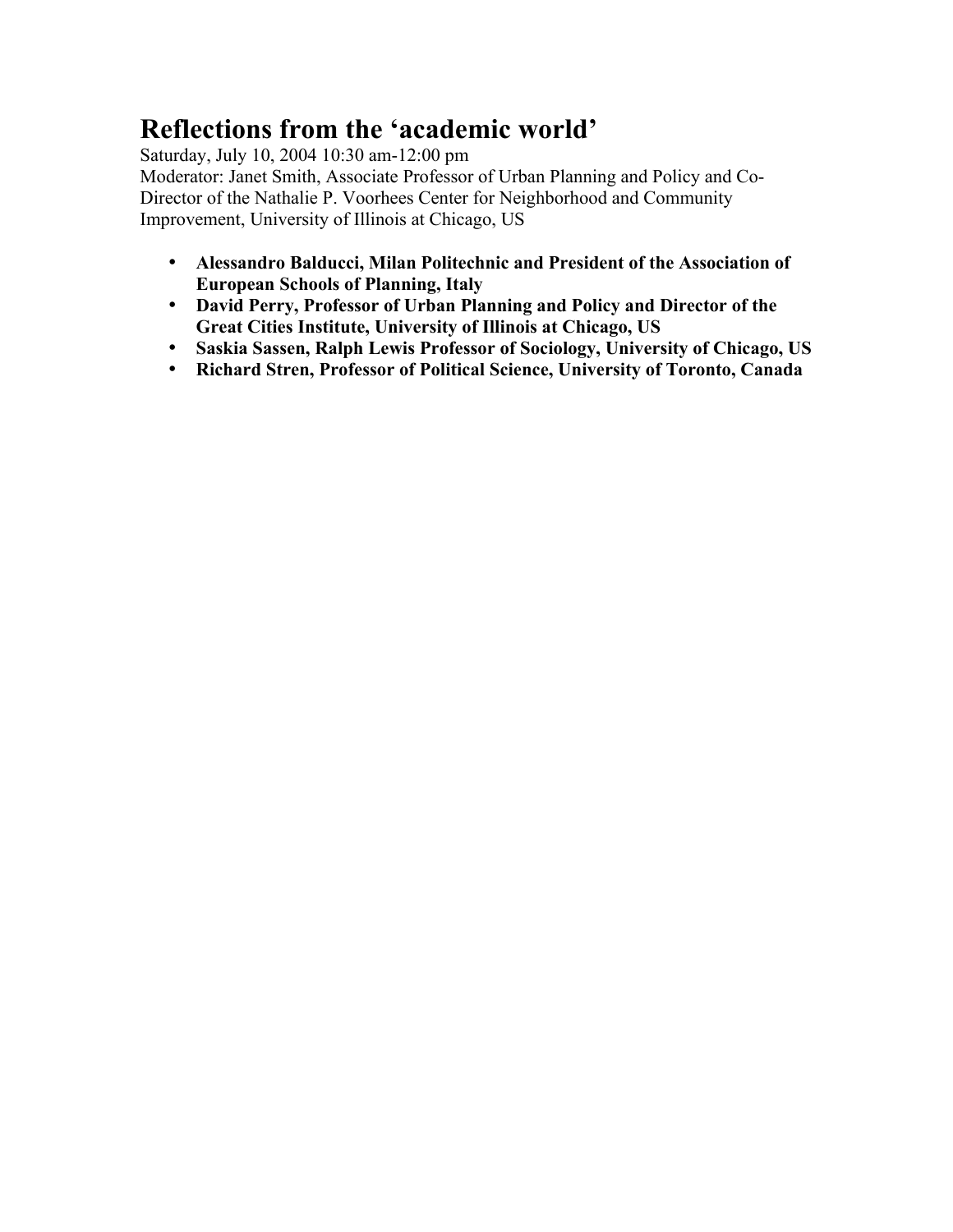### STREAM 1: HOUSING AND URBAN DEVELOPMENT (HUD)

*(Burnham Room, Floor 8)*

Sponsored by the US Department of Housing and Urban Development Track Chair: Robin Hambleton, College of Urban Planning and Public Affairs, University of Illinois at Chicago

Housing and Urban Development panels:

- 1.1: Future of city finances
- 1.2: Comparative urban economic development
- 1.3: Comparative land use planning
- 1.4: Planning and affordable housing

Session 1.1 (4:30 p.m. on Thursday, July 8) *(Burnham Room, Floor 8)*

### Panel title: Future of city finances Moderator: Stephen Friedman, S.B. Friedman and Company, US

*The evolution of Italian public finance and new financial strategies of the municipalities: the case of municipal bonds* Francesco Boccia, Universita Cattaneo, Italy

*Financing Canadian cities in the future?* Harry Kitchen, Trent University, Canada

*City finances in the U.S.: Thinking, acting, and negotiating in an era of turbulence* Michael A. Pagano, University of Illinois at Chicago and Chris Hoene, National League of Cities, US

Session 1.2 (8:30 a.m. on Friday, July 9) *(Burnham Room, Floor 8)*

### Panel title: Comparative urban economic development Moderator: Alan Harding, University of Salford, UK

*Growth in the middle: The economic fortunes of mid-sized metropolitan areas* Joyce N. Levine, Florida Atlantic University and Joan M. Wesley, Jackson State University, US

*African towns and cities: Powerhouses of economic development or slums of despair?* Carole Rakodi, University of Birmingham, UK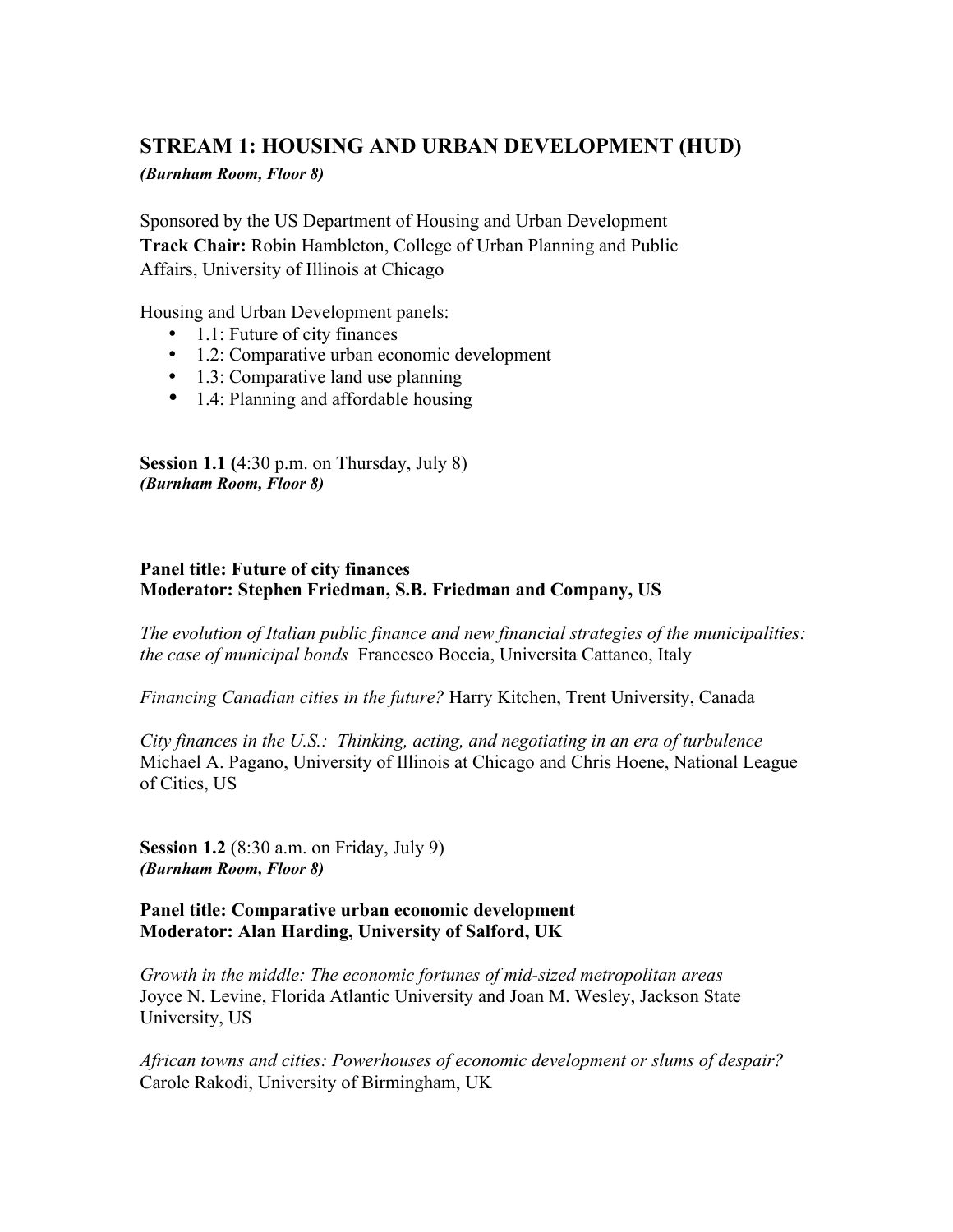*Sustainability in different urban development contexts: The Southeastern European experience* Alexander D. Slaev, University of Architecture and Civil Engineering, Sofia, Bulgaria; Varna Free University, Varna, Bulgaria

Session 1.3 (10:30 a.m. on Friday, July 9) *(Burnham Room, Floor 8)*

### Panel title: Comparative land use planning Moderator: Dieter Hassenpflug, Bauhaus-University Weimar, Germany

*City planning and realities – a case study of Chandigarh* Bipin Kumar Malik, Chandigarh College of Architecture, India

*Improving land use management in economic development zones – the case study of Changzhou, China* Zhao Min and Zhang Yan, Tongji University, China

*Normative rationalities and land uses. Experiences concerning the territorial normative control related to urban land occupation and transformation* Analida Rincon, Lawyer, Mg. Urban-Regional Studies, Colombia

**Session 1.4** (3:00 p.m. on Friday, July 9) *(Burnham Room, Floor 8)*

### Panel title: Planning and affordable housing Moderator: William Peterman, Chicago State University, US and University of the West of England, UK

*A comparative analysis of the transformation of subsidized housing: the U.S. and the UK.* Dennis Keating, and Norman Krumholz, Cleveland State University, US

*Informal urbanisation and housing transformation: Town planning at cross roads* W.J. Kombe, Tanzania

*The reluctant hand: privatization of public housing in the U.S. Norman Krumholz,* Cleveland State University, US

*China's land use system in a transitional economy* Sumei Zhang and Kenneth Pearlman, Ohio State University, US

### Reflections on the HUD stream

Shannon Sorzano, Deputy Assistant Secretary for International Affairs, United States Department of Housing and Urban Development'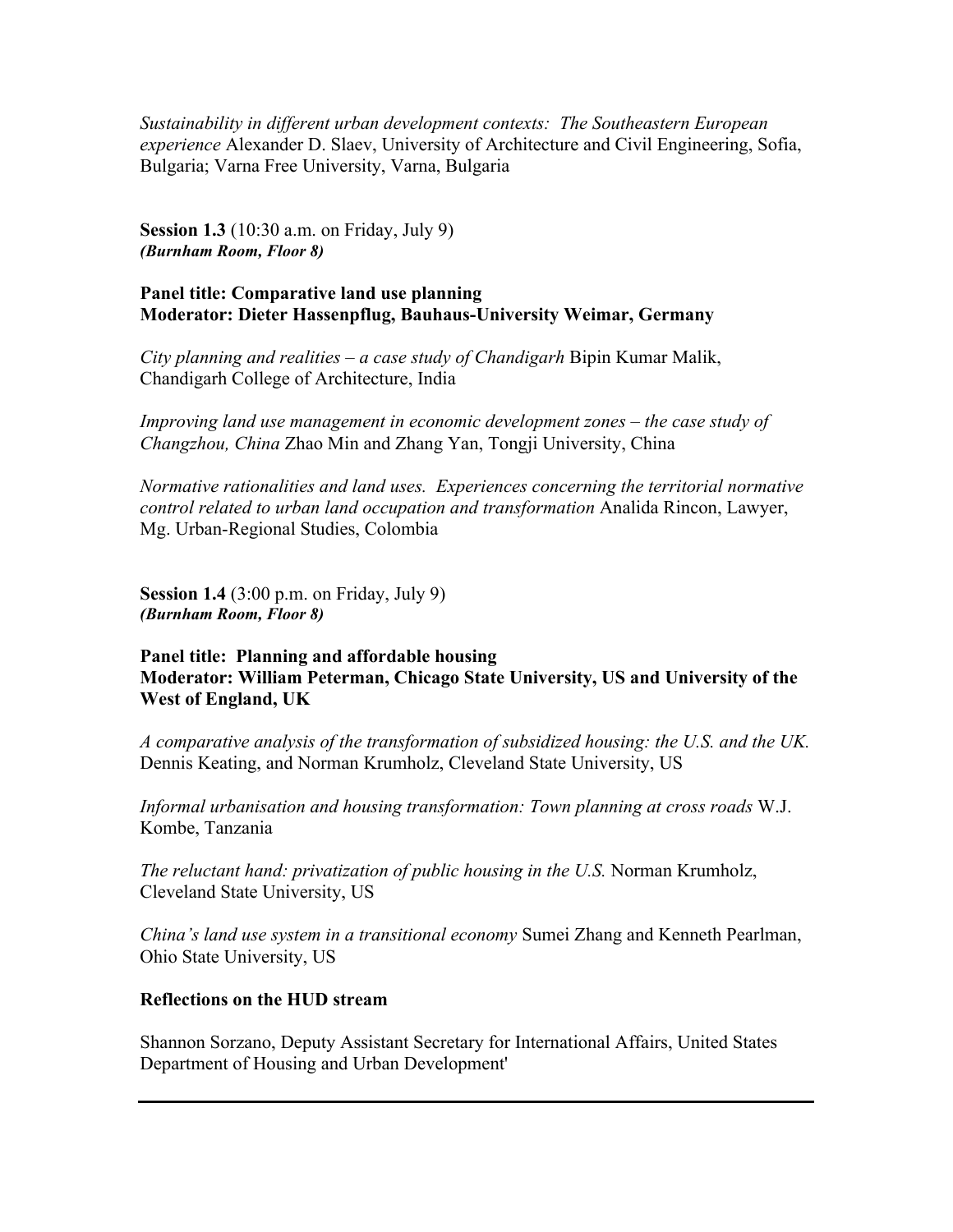### STREAM 2: COMPARATIVE URBAN ANALYSIS TRACK *(Holabird Room, Floor 8)*

Track Chair: Jill Gross, Hunter College, City University of New York

Comparative Urban Analysis panels:

- 2.1: Divided cities and new responses
- 2.2: Public housing debates: decline, revitalization and gentrification
- 2.3: Social exclusion in comparative perspective
- 2.4: Regional economic development patterns and policies
- 2.5: Digital development and the urban future
- 2.6: Economic restructuring: exploring urban change

Session 2.1 (4:30 p.m. on Thursday, July 8) *(Holabird Room, Floor 8)*

### Panel title: Divided cities and new responses Moderator: Frank Beal, Chicago Metropolis 2020, US

*UK Research universities and community engagement: Developing a practical framework for community partnerships* Kim Fitzgerald, University of Bristol, UK and William Peterman, Chicago State University, USA and University of the West of England, UK

*City Futures: A women's perspective* Meera Saksena, Mysore Sales International Ltd., India

Session 2.2 (8:30 a.m. on Friday, July 9) *(Holabird Room, Floor 8)*

Panel title: Public housing debates: decline, revitalization and gentrification Moderator: Janet Smith, University of Illinois at Chicago, US

*Deconcentrating poverty in U.S. cities: The role of public housing redevelopment* Edward G. Goetz, University of Minnesota, US

*Helsinki public housing: physical decline, no; social decline, yes.* Harry Schulman, Urban Facts Agency, City of Helsinki, Finland and David Varady, University of Cincinnati, US

*Public housing revitalization in the USA and UK* Becky Tunstall, The Brookings Institution, Washington D.C., US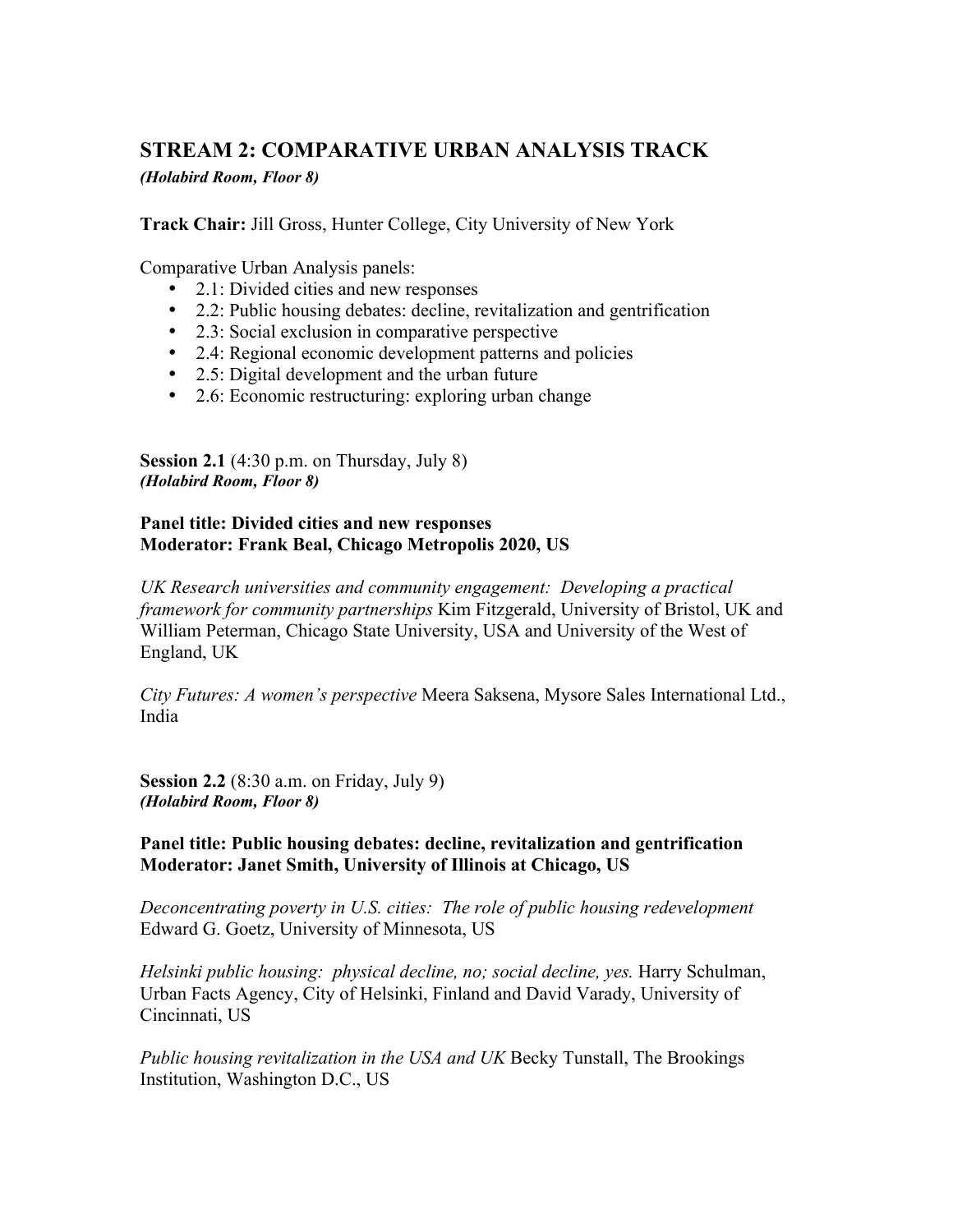Session 2.3 (10:30 a.m. on Friday, July 9) *(Holabird Room, Floor 8)*

### Panel title: Social exclusion in comparative perspective Moderator: Jens Dangschat, Vienna University of Technology, Austria

*Partnerships in problem neighborhoods: Success or failure? A case study in Utrecht, the Netherlands* Ellen van Beckhoven, Brechtje van Boxmeer and Ronald van Kempen Utrecht University, The Netherlands

*Tensions in neighborhood level regeneration: New Deal for Communities in England* Paul Lawless, Sheffield Hallam University, UK

*Reflections on social exclusion: What is it? How is it different from U.S conceptualizations of disadvantage? And, why Americans might consider integrating it into U.S. social policy discourse?* Lynn C. Todman, University of Milan, Italy

**Session 2.4** (3:00 p.m. on Friday, July 9) *(Holabird Room, Floor 8)*

### Panel title: Regional economic development patterns and policies Moderator: Dennis Judd, University of Illinois at Chicago, US

*Free trade and its impacts in the urban system of a border region: El Paso-Ciudad Juarez* Luis Cervera and Cesar Fuentes, El Colegio de la Frontera Norte, Mexico and Sergio Pena, University of Texas at El Paso, US

*Do goals drive strategies? Differences in Canadian and U.S. approaches to local economic development* Laura Reese, Wayne State University, USA

*American comparative urban analysis: Looking at the past to see the future* Mark Tranel and David Laslo, University of Missouri-St. Louis, US

**Session 2.5** (5:00 p.m. on Friday, July 9) *(Holabird Room, Floor 8)*

### Panel title: Digital development and the urban future Moderator: Robert Warren, University of Delaware, US

*Urbanization patterns in the Netherlands under the influence of information and communication technologies* Saim Muhammad, Utrecht University, The Netherlands

*Lessons from the implementation process of Portuguese Digital Cities* Flavio Nunes, University of Minho, Portugal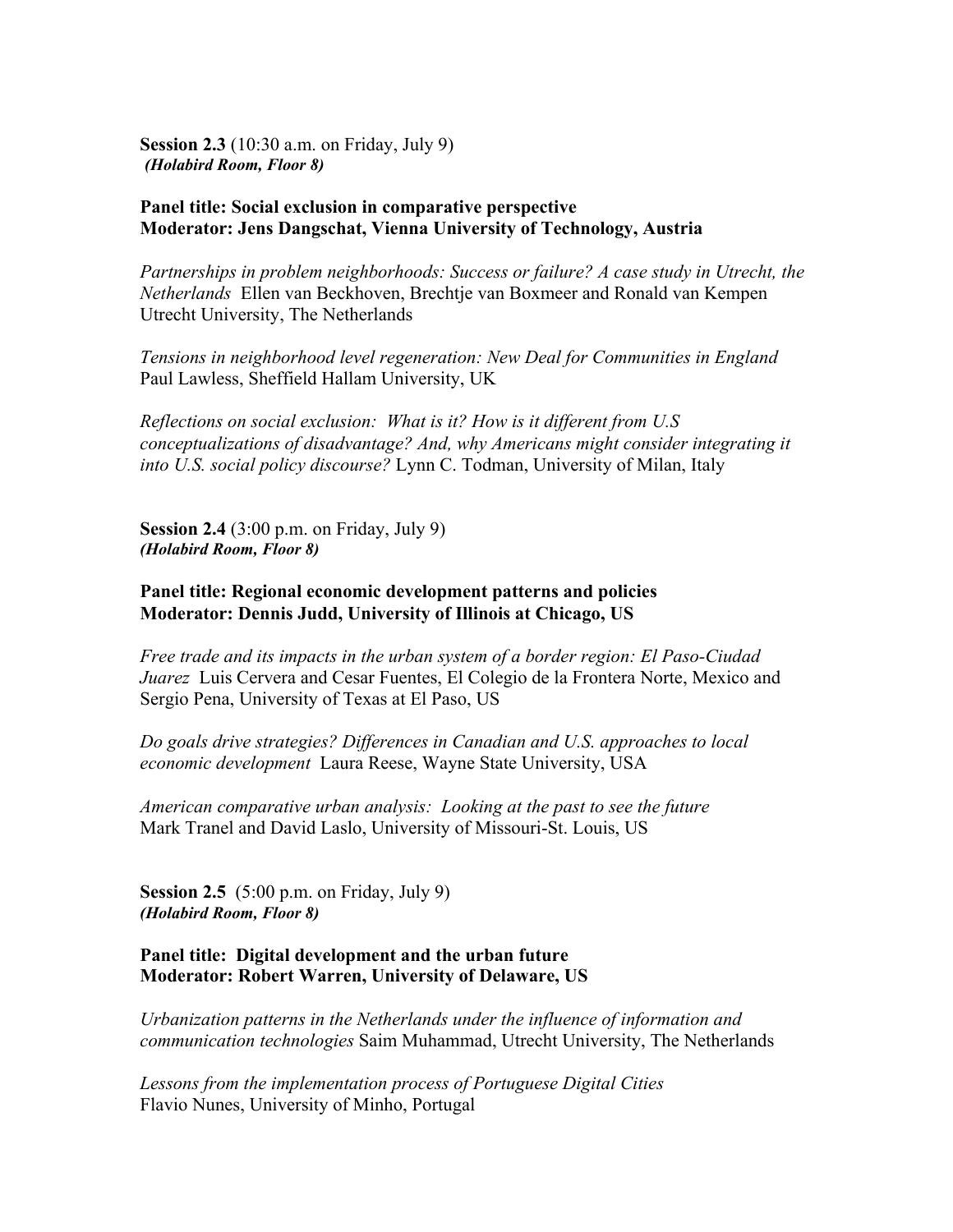*Digital Cities - A new platform to overcome the urban digital divide or to live by it?* Asli Telli, Istanbul Bilgi University, Turkey

Session 2.6 (8.30 a.m. on Saturday, July 10) *(Holabird Room, Floor 8)*

Panel title: Economic restructuring: exploring urban change Moderator: Anne Querrien, Ministere de l'Equipment et des Transports, France

*Urban restructuring and informalization: Evidence from Medellin, Colombia* John Betancur, University of Illinois at Chicago, US

*Declining cities - rising futures?* Katrin Grossmann, University of Technology, Chemnitz, Germany

*Wuhan vs. Pittsburgh: Urban transformation of old industrial cities under globalization* Xiaodi Yang and Ying Hua, Carnegie Mellon University, US

# STREAM 3: COMPARATIVE URBAN ANALYSIS TRACK

*(Wright Room, Floor 8)*

Looking at how cities are changing in different countries.

Track Chair: Jill Gross, Hunter College, City University of New York

Comparative urban analysis panels:

- 3.1: Infrastructure, land and development in a globalizing world
- 3.2: Divided cities and urban vulnerability
- 3.3: Urbanization and sustainability
- 3.4: Urban data and policy analysis in a global world
- 3.5: Urban inequality race, class, caste and gender
- 3.6: Cultural heritage and urban development

Session 3.1 (4:30 p.m. on Thursday, July 8) *(Wright Room, Floor 8)*

Panel title: Infrastructure, land and development in a globalizing world Moderator: Charles Hoch, University of Illinois at Chicago, US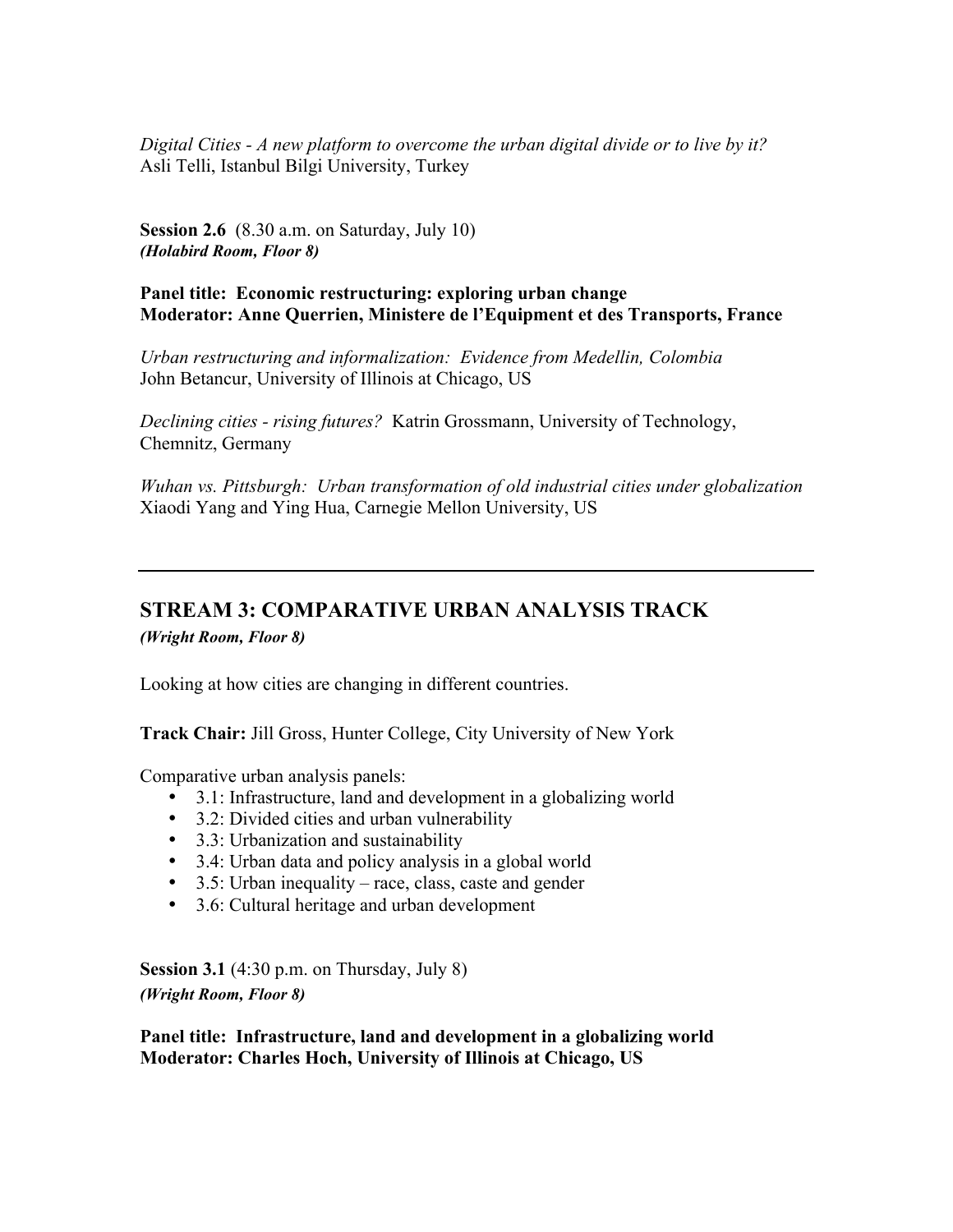*Intercity variations in public infrastructures spending: Evidence from developing countries* Ben C. Arimah, University of the West Indies, Jamaica

*Controversies in public land management decision makings: Case study of land utilization in Bangkok, Thailand* Ariya 'Narm Aruninta, Chulalongkorn University, Thailand

*The rise of public urban space in China* Dieter Hassenpflug, Bauhaus-University Weimar, Germany

*Flight plans for development: Aviation investments and outputs in nine metropolitan regions, 1990-2001* Samuel Nunn, Indiana University Purdue University Indianapolis, US

Session 3.2 (8:30 a.m. on Friday, July 9) *(Wright Room, Floor 8)*

### Panel title: Divided cities and urban vulnerability Moderator: Ron Griffiths, University of the West of England, UK

*Social cohesion in heterogeneous neighbourhoods in the Netherlands: the cases of Bouwlust and Hoograven* Karien Dekker and Gideon Bolt, Utrecht University, The Netherlands

*Social Regeneration and diversity in the UK* Su Maddock, Manchester Business School, UK

*Variations in urban homicide: Chicago, New York City and global urban policy* John Hagedorn and Brigid Rauch University of Illinois at Chicago, US

Session 3.3 (10:30 a.m. on Friday, July 9) *(Wright Room, Floor 8)*

#### Panel title: Urbanization and sustainability Moderator: Martin Jaffe, University of Illinois at Chicago, US

*Urban sustainability paradigms: Brownfields redevelopment lessons in a global context* Ken Chilton and Christina West, The University of North Carolina at Charlotte, US

*Patterns and trends of urbanization in Botswana and policy implications for sustainability* Thando D. Gwebu, University of Botswana, Botswana, Africa

Session 3.4 (3:00 p.m. on Friday, July 9)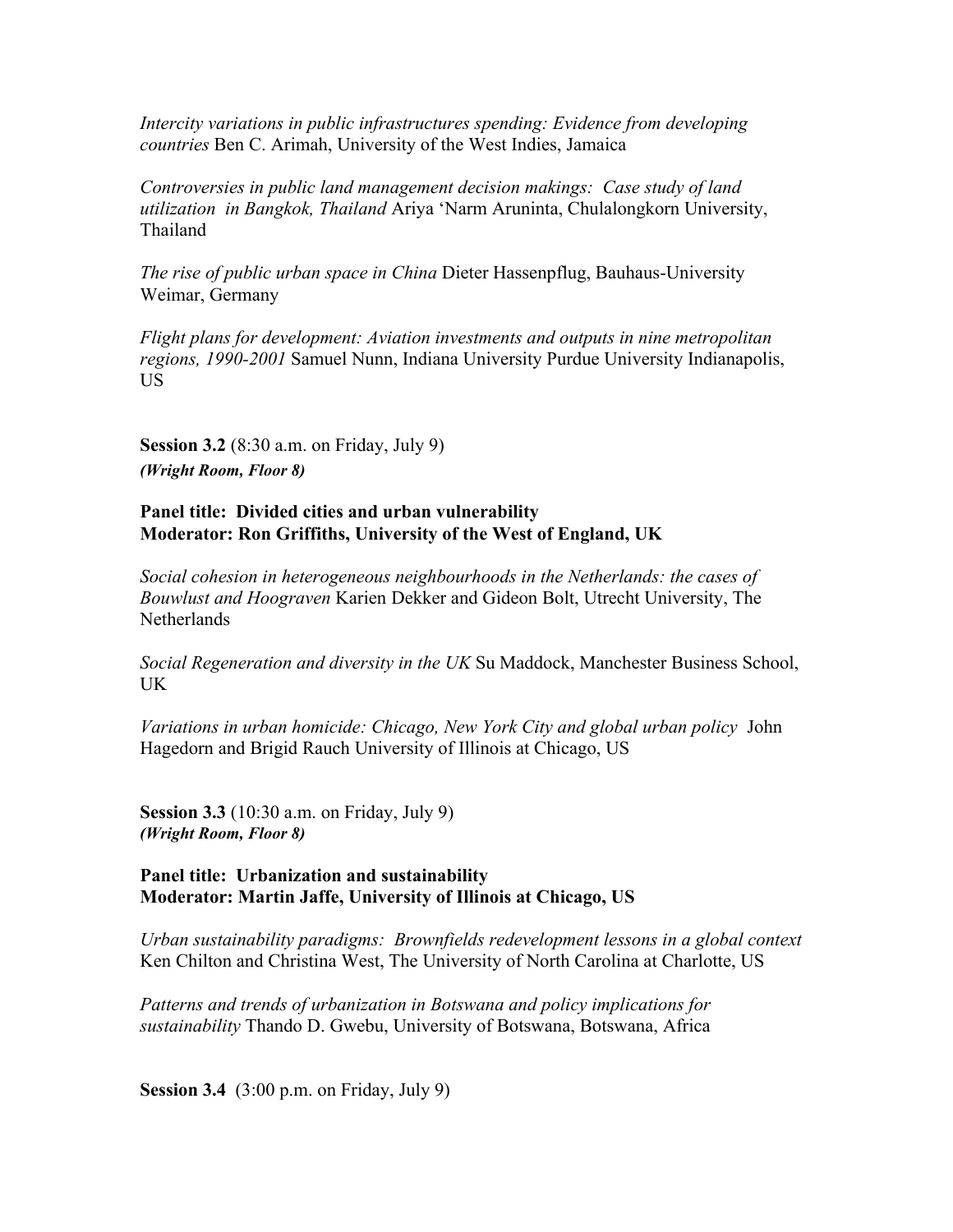*(Wright Room, Floor 8)*

### Panel title: Urban data and policy analysis in a global world Moderator: Christopher Hall, Skidmore, Owings and Merrill, US

*Which are the largest? Why published populations for major world urban areas vary so greatly* Richard L. Forstall, Consultant, Richard P. Greene, Northern Illinois University, and James B. Pick, University of Redlands, US

*City thinking: Transformations in principles and practice* Alan Harding, University of Salford, UK

*Measuring and comparing patterns of human settlement and their consequences* John R. Ottensmann, Seth Payton, Jamie Palmer, and Tracy Minger, Indiana University-Purdue University Indianapolis, US

*Building E-sites of knowledge production and use: Using geo-spatial schema and visualization technologies for comparative urban research* John Shuler and Laxmi Ramasubramanian, University of Illinois at Chicago, US

Session 3.5 (5:00 p.m. on Friday, July 9) *(Wright Room, Floor 8)*

### Panel title: Urban inequality – race, class, caste and gender Moderator: Jill Simone Gross, Hunter College, City University of New York, US

*Provision of collective consumption: neoliberalism and housing production in Taipei* Yi-Ling Chen, National Hualien Teachers College, Taiwan

*Residential segregation and the persistence of racial differences in unemployment* Casey J. Dawkins and Thomas W. Sanchez, Virginia Tech, and Qing Shen, University of Maryland, US

*Mapping urban inequality: culture as a determinant of access to resources in India* Yaaminey Mubayi, Independent consultant based in New Delhi, India

Session 3.6 (8.30 a.m. on Saturday, July 10) *(Wright Room, Floor 8)*

### Panel title: Cultural heritage and urban development Moderator: Nevin Brown, The International Partnership for Service Learning, US

*City planning and the cultural economy* Robert Freestone and Chris Gibson, University of New South Wales, Australia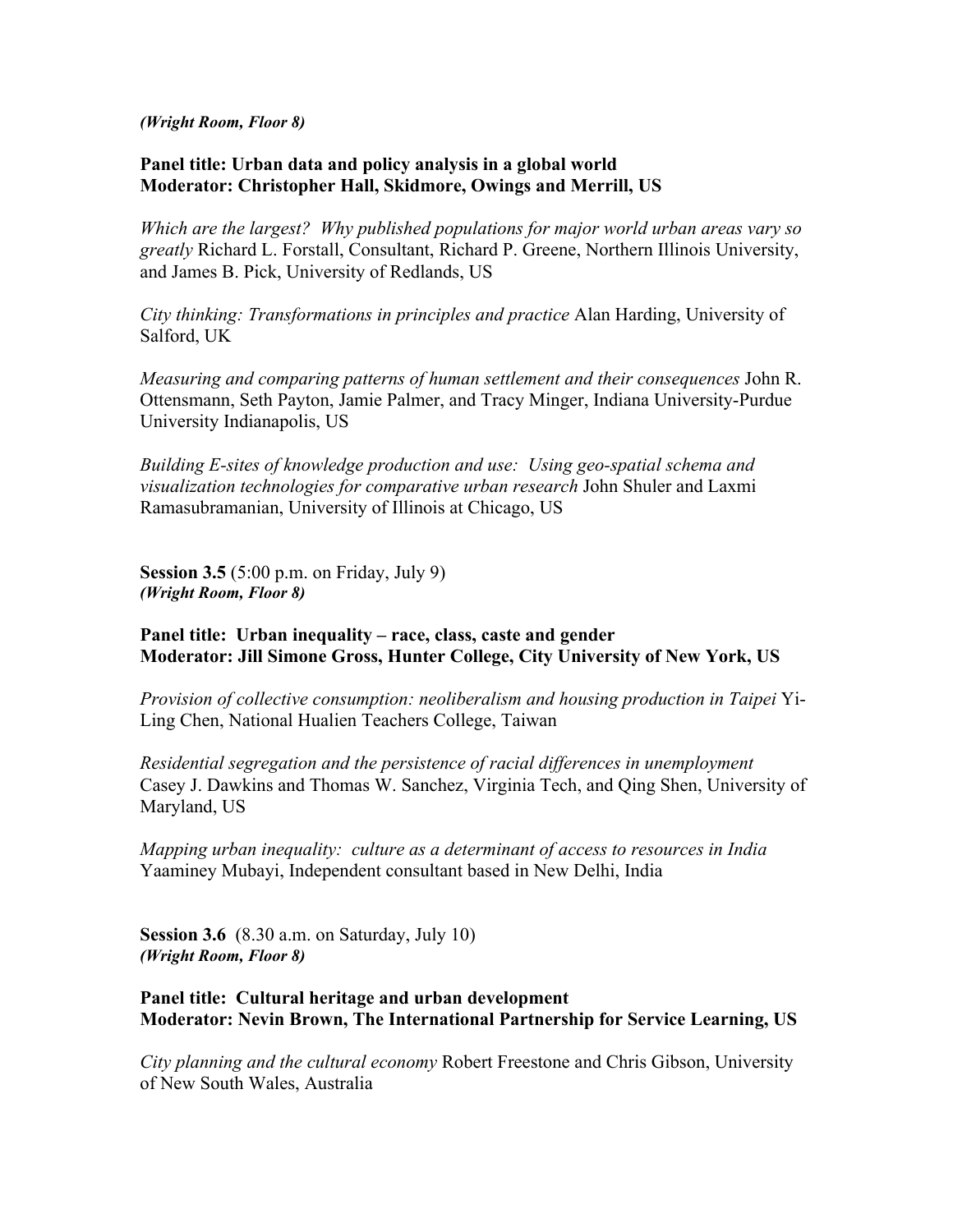*Competing through culture: Choosing the European Capital of Culture 2008* Ron Griffiths, University of the West of England, UK

*Cultural policy and urban redevelopment: A comparative analysis of downtown restructuring and social inclusion in Chicago and Birmingham* (UK) Costas Spirou, National-Louis University, USA and Patrick Loftman, University of Central England in Birmingham, UK

### STREAM 4: COMPARATIVE URBAN PLANNING TRACK (1) *(Sullivan Room, Floor 8)*

Track Chair: Janet Smith, College of Urban Planning and Public Affairs, University of Illinois at Chicago

Comparative Urban Planning panels:

- 4.1: Un-marginalizing marginalized space
- 4.2: The global-local nexus
- 4.3: Travel to work
- 4.4: Urban sprawl(ing)
- 4.5: Changing urban space
- 4.6: A new spatial order?

Session 4.1 (4:30 p.m. on Thursday, July 8) *(Sullivan Room, Floor 8)*

### Panel title: Un-marginalizing marginalized space Moderator: Richard Stren, University of Toronto, Canada

*An urban planning approach for squatter developments* Rosario Giusti de Perez, President, A.T. Sistemas C.A., and University of Zulia, Venezuela

*A strategic vision for low-income housing, service provision and land markets: Lessons from urban practitioners* Gabriel Nagy, independent international consultant. BDA: NAGY Associates, US

*Whose future is it? Neighborhood aspirations and social exclusion in im/migrant New York City* Vinita Srivastava, New School University, US

Session 4.2 (8:30 a.m. on Friday, July 9) *(Sullivan Room, Floor 8)*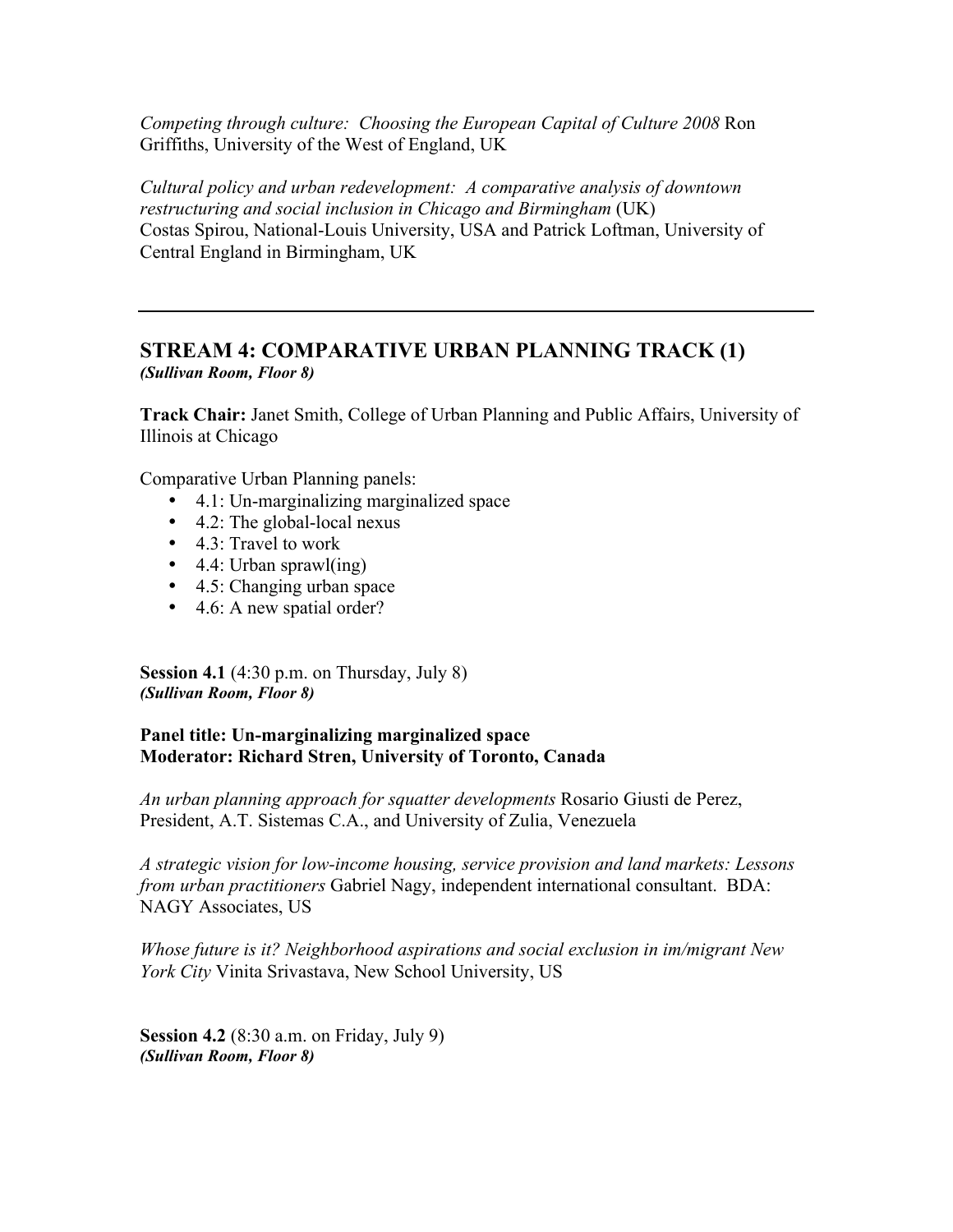### Panel title: The global-local nexus Moderator: Andy Thornley, London School of Economics, UK

*Berlin – A capital city between nation state and global gateways* Frank Eckardt, Bauhaus-Universitat Weimar, Germany

*Redefining the city: Globalization, structural change and urban effects* Mikael Granberg, Orebro University, Sweden

*Uneven development, city governance and urban change: Unpacking the global-local nexus in Dublin's inner city* Michael Punch and Sinead Kelly, University of Dublin, Ireland and Declan Redmond, University College Dublin

*Urban change in Uganda: The challenge of planning urban areas in a global environment* Isolo Paul Mukwaya, Makerere University, Uganda

Session 4.3 (10:30 a.m. on Friday, July 9) *(Sullivan Room, Floor 8)*

### Panel title: Travel to work Moderator: Sue McNeil, University of Illinois at Chicago, US

*Light rail development in the United States and the United Kingdom since 1980: A comparative analysis* Jason B. Greenberg, University of Louisville, US

*Job accessibility and commuting modes in US and Tokyo metropolitan areas* Mizuki Kawabata, University of Tsukuba, Japan and Qing Shen, University of Maryland, US

*Job access services and programs for low-income workers* Siim Soot, P.S. Sriraj, Vonu Thakuriah, University of Illinois at Chicago, US

*The speed of urban transportation as a new regulatory tool for future cities* Jian Zhuo, LATTS-ENPC, France

Session 4.4 (3:00 p.m. on Friday, July 9) *(Sullivan Room, Floor 8)*

### Panel title: Urban sprawl(ing) Moderator: Vonu Thakuriah, University of Illinois at Chicago, US

*European images around sprawl(ing)* Susanne Kratochwil, Vienna University of Technology, Austria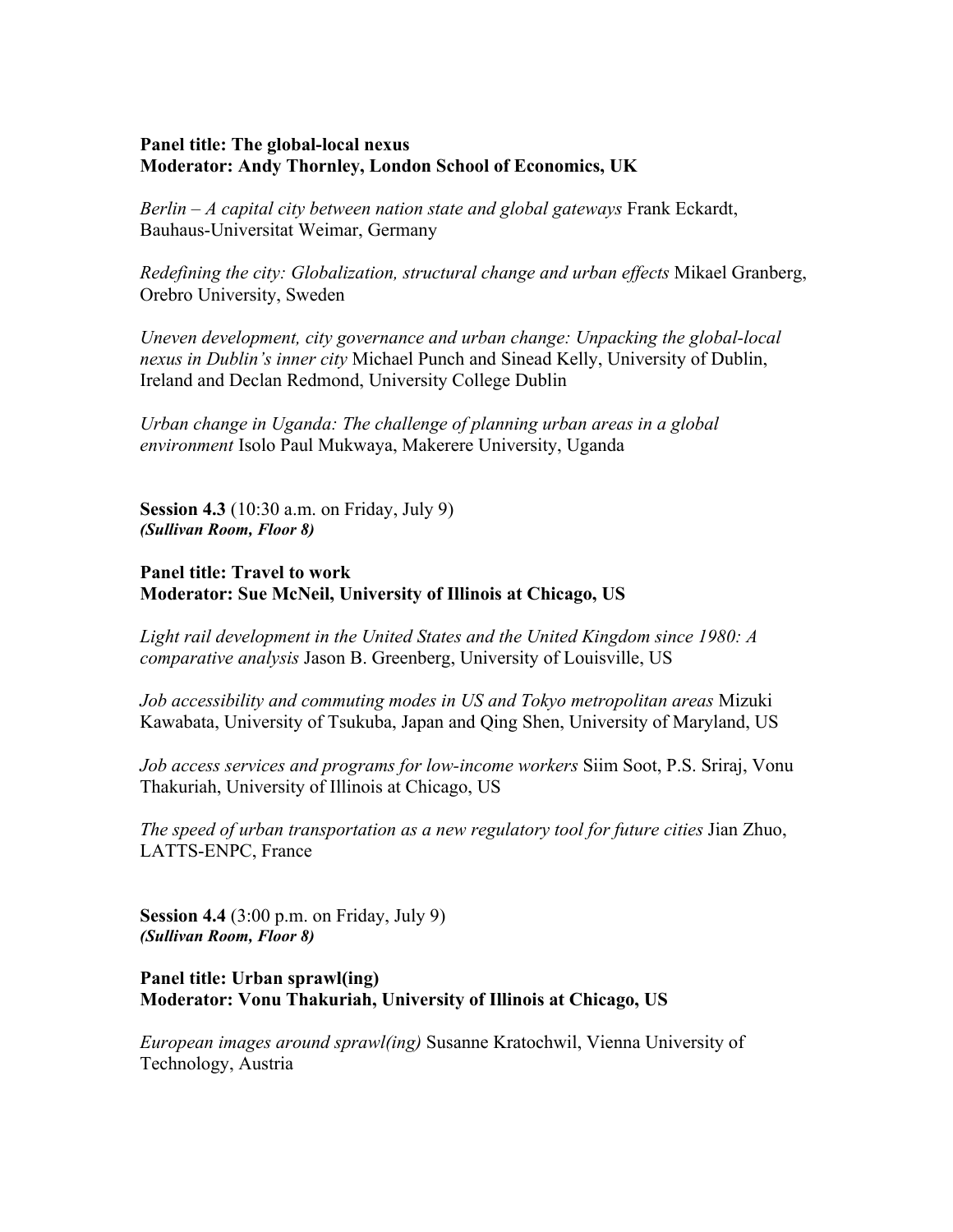*Decline and sprawl –an evolving type of urban development- observed in Liverpool and Leipzig* Chris Couch, Jay Karecha, Henning Nuissel and Dieter Rink, UFZ Centre for Environmental Research, Germany

*Urban spatial patterns based on the urban green space system: A strategic plan for Wuhan City, P.R. China* Shi Song, East China Normal University, China and Lu Wei and Lu Waqian, Central China Normal University, China

Session 4.5 (5:00 p.m. on Friday, July 9) *(Sullivan Room, Floor 8)*

### Panel title: Changing urban space Moderator: Carole Rakodi, University of Birmingham, UK

*Rent-gaps revisited: the unusual dynamics of neighborhood upgrading in East Berlin* Mattias Bernt, UFZ Centre for Environmental Research Leipzig-Halle, Germany

*The direction of urban regeneration in Tokyo – to construct cities which can be inherited to the next generation* Yasushi Nozawa, Kogakuin University, Japan

*The restructuring of Shanghai's urban districts* TingWei Zhang, University of Illinois at Chicago, US

Session 4.6 (8:30 a.m. on Saturday, July 10) *(Sullivan Room, Floor 8)*

Panel title: A new spatial order? Moderator: TingWei Zhang, University of Illinois at Chicago, USA

*Delirious Rotterdam: The foundation of an innovative cluster of architectural firms* Robert Kloosterman and Eva Stegmeijer, University of Amsterdam, The Netherlands

*Spatial clustering and culture barriers; an exploration in the geography of audiovisual firms* Rogier van der Groep, University of Amsterdam, The Netherlands

*The production of urban space: A field study on visual perception of architectural space* Angelika Psenner, IFK Internationales Forschungszentrum Kulturwissenschaften Vienna, Austria

*Idensity: Bridging local global spaces* Elizabeth Sikiaridi, University of Duisburg, Germany and Frans Vogelaar, Academy of Media Arts Cologne, Germany

### STREAM 5: COMPARATIVE URBAN PLANNING TRACK (2)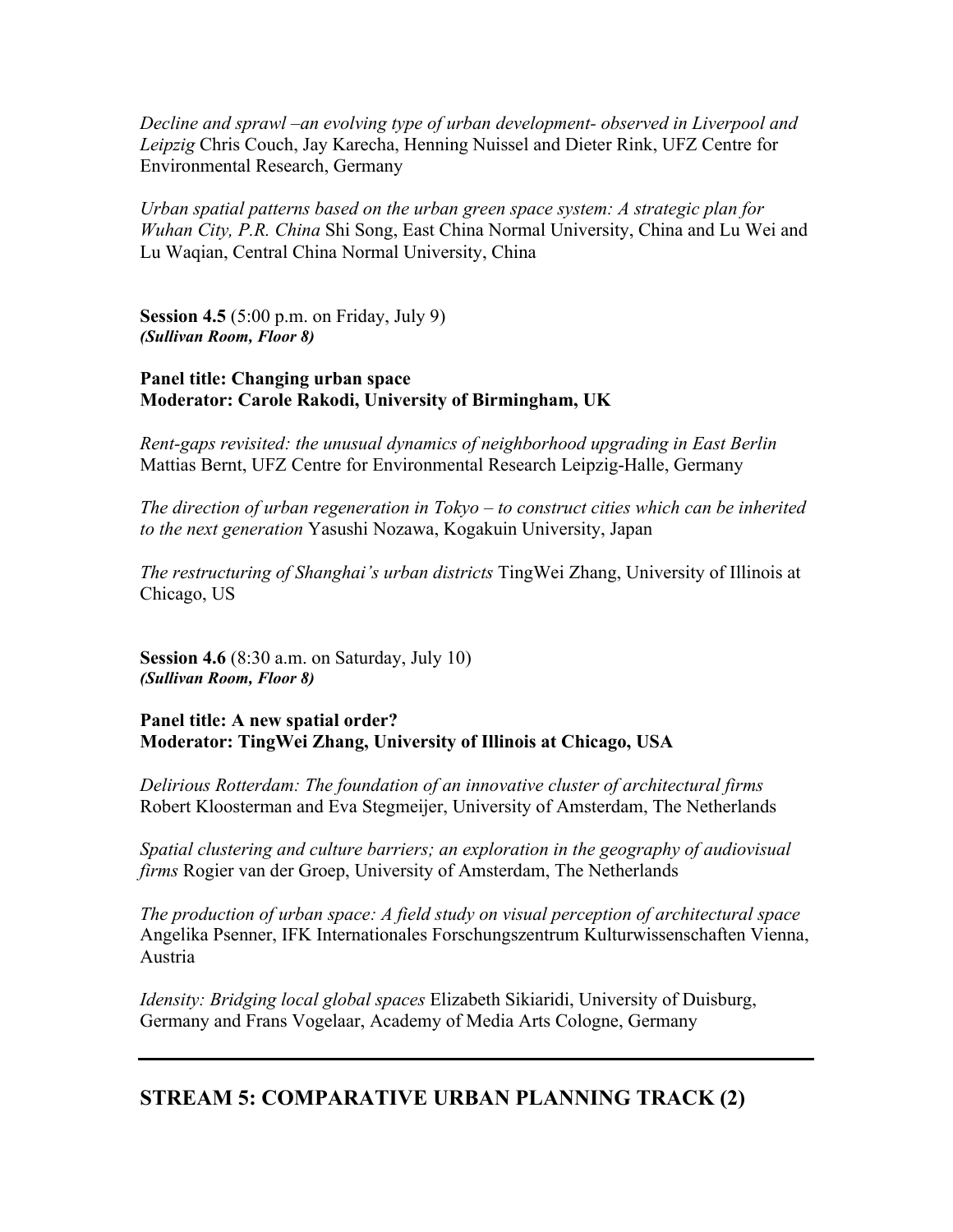### *(Michigan Room, Upper 5th Floor)*

Track Chair: Janet Smith, College of Urban Planning and Public Affairs, University of Illinois at Chicago

Comparative Urban Planning panels:

- 5.1: Constructing new urban space
- 5.2: History, culture and planning
- 5.3: Competition and cooperation
- 5.4: Crossing boundaries
- 5.5: Spatial structure and development
- 5.6: Change space...space change

Session 5.1 (4:30 p.m. on Thursday, July 8) *(Michigan Room, Upper 5th Floor)*

### Panel title: Constructing new urban space Moderator: Taner Oc, University of Nottingham, England

*Defending regional identity: Strategies for reshaping franchise architecture* Terry Schwarz, Urban Design Center of Northeast Ohio, US

*The impact of high profile buildings on urban physical environment: A case study of Prague and Helsinski* Jana Temelova, Charles University, Prague, Czech Republic

*The contribution of HST-related redevelopment projects to a competitive urban climate* Jan Jacob Trip, Delft University of Technology, The Netherlands

Session 5.2 (8:30 a.m. on Friday, July 9) *(Michigan Room, Upper 5th Floor)*

### Panel title: History, culture and planning Moderator: Curtis R. Winkle, University of Illinois at Chicago, USA

*A new urban planning approach for the regeneration of an historical area from Istanbul's Central Business District* Ayse Sema Kubat, Engin Eyuboglu, Ozhan Ertekin, Ozlem Ozer, Istanbul Technical University, Turkey

*Beijing historic heritage conservation* Jiaguang Zhu, Beijing Municipal Institute of City Planning and Design, China

*Reflections: Laredo* Mehnaaz Momen, Texas A&M International University, US

*Where Muhammad Ali learned to fight: Inventing a sustaining myth for a place called Louisville* James A. Throgmorton, University of Iowa, US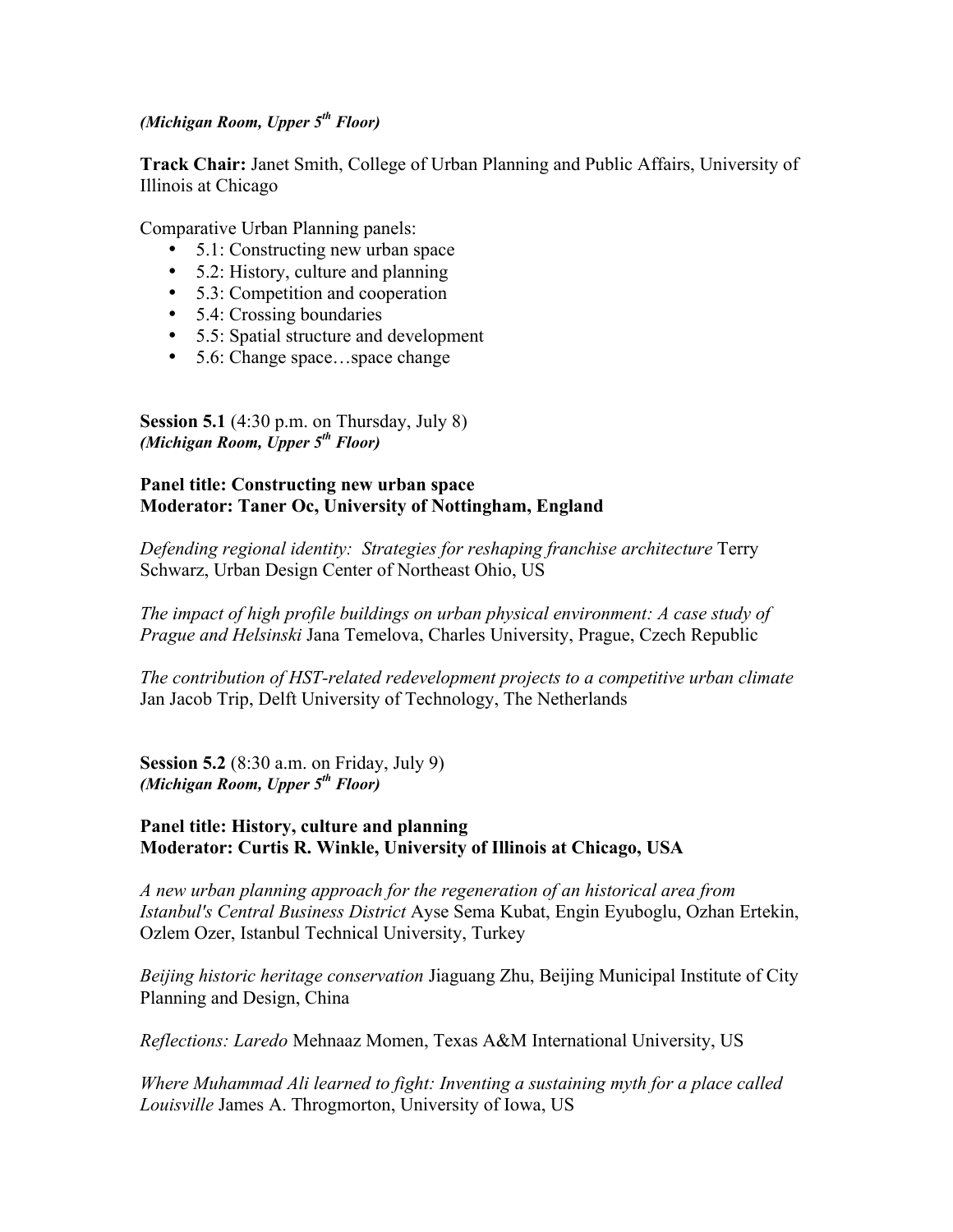Session 5.3 (10:30 a.m. on Friday, July 9) *(Michigan Room, Upper 5th Floor)*

### Panel title: Competition and cooperation in shaping urban futures Moderator: Robert Kloosterman, University of Amsterdam, The Netherlands

*Visualizing urban futures: A review and critical assessment of visualization applications for transportation planning and research* Laxmi Ramasubramanian and Sue McNeil, University of Illinois at Chicago, US

*Planning scenarios for the building up of the city-region. The Bogota-Cundinamarca study case* Patricia Renteria and Pilar Umana, Pontificia Universidad Javeriana, Colombia

*Spatial planning in competitive polycentric urban regions: some practical lessons from Northwest Europe* Arie Romein, Delft University of Technology, The Netherlands

Session 5.4 (3:00 p.m. on Friday, July 9) *(Michigan Room, Upper 5th Floor)*

### Panel title: Crossing Boundaries Moderator: Costas Spirou, National Louis University, USA

*Future city centre living and the aging society - Attitudes to mixed-use developments in UK* Tzu-Yuan Chao and Taner Oc, University of Nottingham, England

*New understanding of urban development planning and policy: The case of Budapest and Vienna* Rudolf Giffinger, Technical University of Vienna, Austria, Ivan Tosics, Metropolitan Research Institute, Budapest, Hungary and Hannes Wimmer, Austrian Academy of Sciences, Austria

*From Canada to South Africa: the promising facets of the business improvement district model* Lorlene Hoyt, Massachusetts Institute of Technology, US

Session 5.5 (5:00 p.m. on Friday, July 9) *(Michigan Room, Upper 5th Floor)*

Panel title: Spatial structure and development Moderator: Samuel Nunn, Indiana University Purdue University Indianapolis, US

*The power of physical plans on the spatial development of Istanbul* Engin Eyuboglu, Istanbul Technical University, Turkey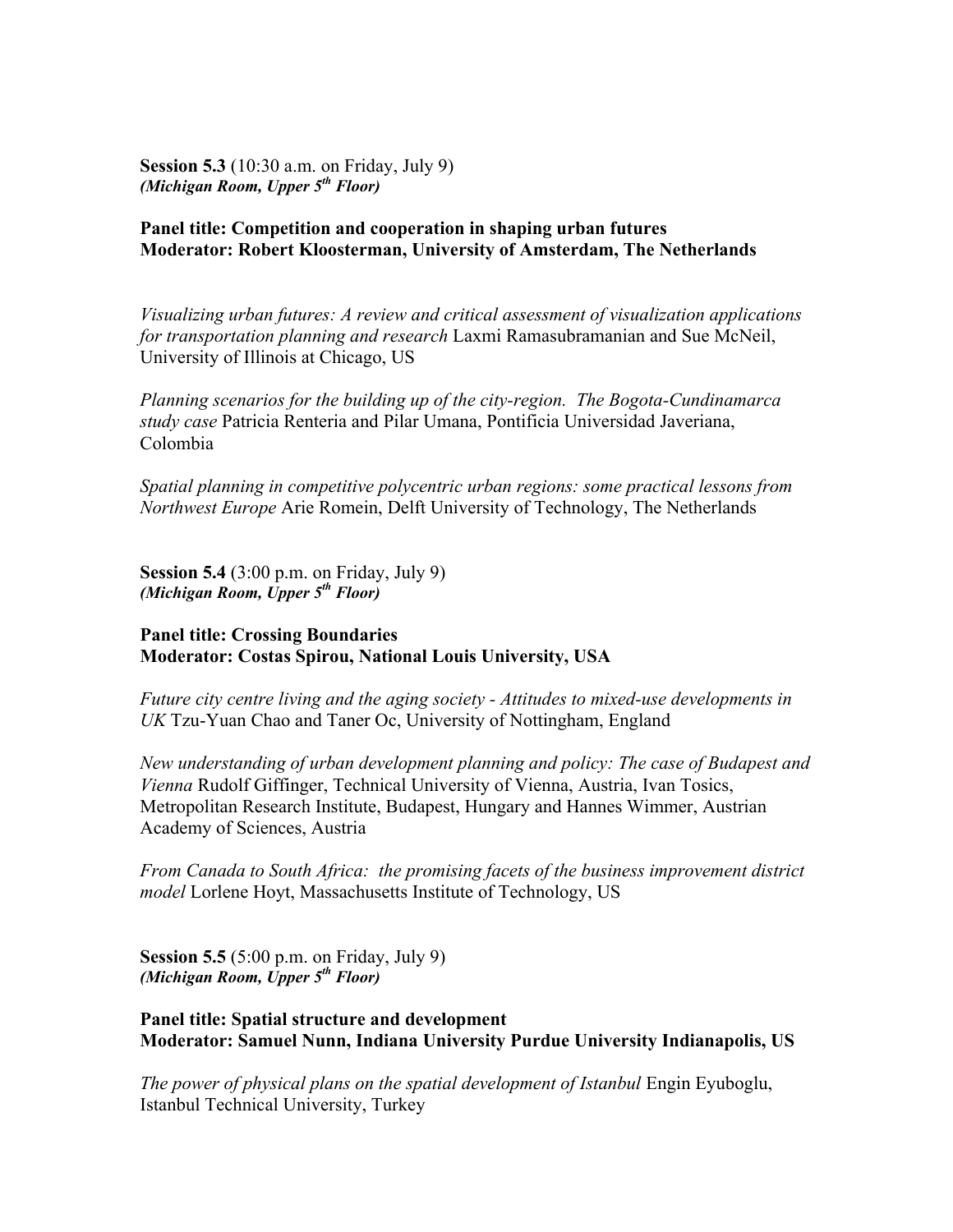*The continuum of the landscape: Promoting a livable network strategy* Gregory McDonald, York University, Canada

Session 5.6 (8:30 a.m. on Saturday, July 10) *(Michigan Room, Upper 5th Floor)*

### Panel title: Change space…space change Moderator: Laxmi Ramsubramanian, University of Illinois at Chicago, USA

*Globalization and the mega cities of India* P.G. dhar Chakrabarti, Housing and Urban Development Department in the State of Jammu and Kashmir, India

*Shaping the city by changing the times* Gunter Warsewa, University of Bremen, Germany

*Is Shanghai really a "global city"?* Lin Ye, University of Louisville, US

### STREAM 6: COMPARATIVE URBAN PLANNING TRACK (3) *(Illinois Room, Upper 5th Floor)*

Track Chair: Janet Smith, College of Urban Planning and Public Affairs, University of Illinois at Chicago

Comparative Urban Planning panels:

- 6.1: Community led development
- 6.2: Public Participation
- 6.3: Improving research methods for planning

Session 6.1 (4:30 p.m. on Thursday, July 8) *(Illinois Room, Upper 5th Floor)*

### Panel title: Community led development Moderator: Dennis Keating, Cleveland State University, USA

*Participating and building new forms of leadership: The role of planning in fostering local mobilization* Alessandro Balducci and Claudio Calvaresi, Milan Polytechnic, Italy

*The capacity to engage? Assessing nonprofits and immigrant engagement in the "Social City" program* Janice Bockmeyer, City University of New York- John Jay College, US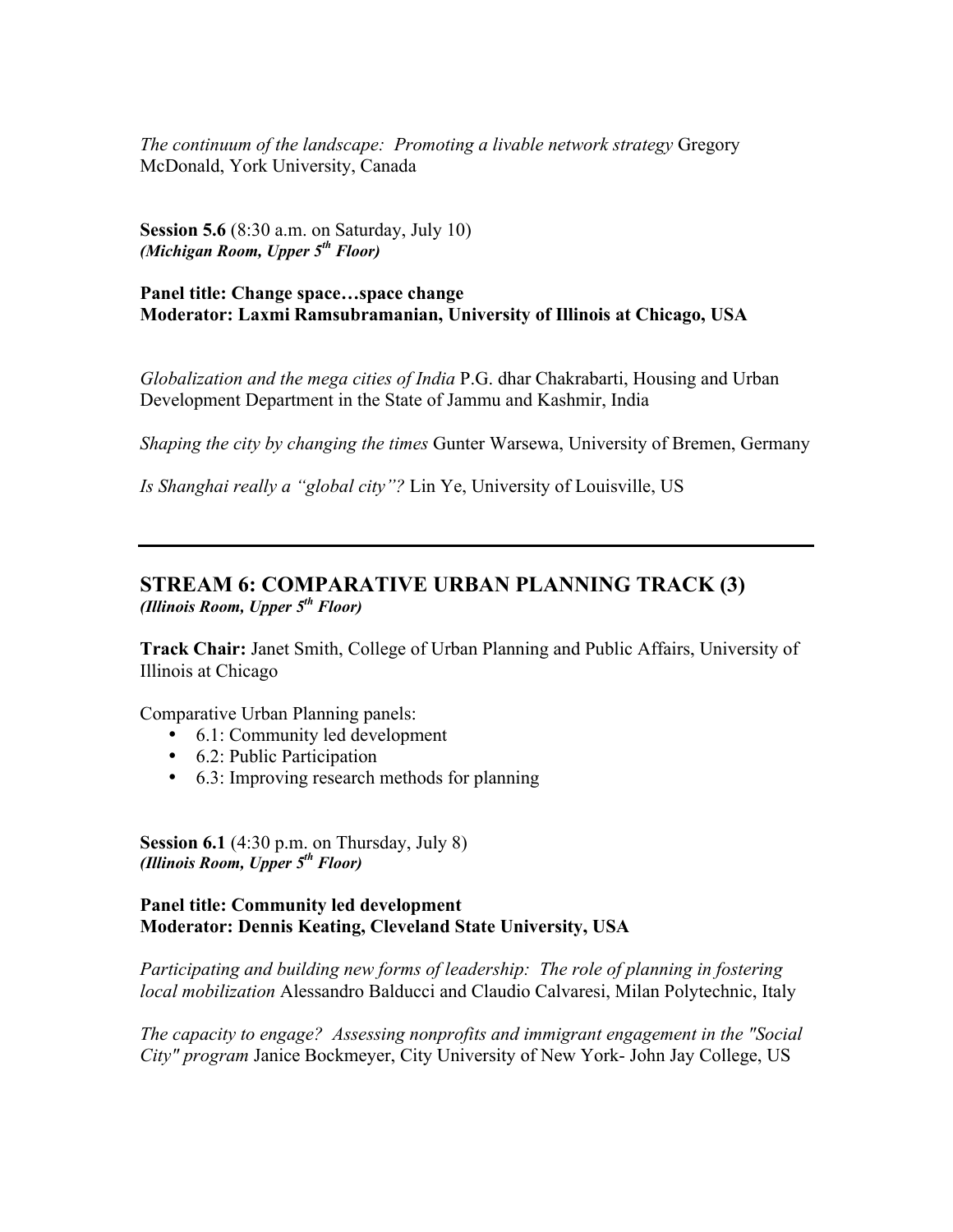*Community-led urban regeneration: Early lessons from the New Deal for Communities* David Ralph, New Deal for Communities, England and William Peterman, Chicago State University, US and University of the West of England, UK

Session 6.2 (8:30 a.m. on Friday, July 9) *(Illinois Room, Upper 5th Floor)*

### Panel title: Public Participation Moderator: John Betancur, University of Illinois at Chicago, USA

*Old and (maybe) new forms of public participation and the planner's role: from advocate to facilitator…to policy activist?* Paolo Fareri, Milan Polytechnic, Italy

*Innovative practices in large urban development projects: conflicting frames in the quest for 'new urbanity'* Enrico Gualini and Stan Majoor, Univeriteit van Amsterdam, The **Netherlands** 

*The changing organization of spatial planning Vienna: Learning lessons the organization of planning in the UK in the context of the shift from government to governance* Alexander Hamedinger, Vienna University of Technology, Austria

*The role of local institutions in promoting residents' interest in urban planning – A comparative study of Denmark and Japan*. Eiko Nishi, University of Copenhagen, Denmark and Post Doctoral Fellow, Administrative Policy Researcher in Zushi-city, Kanagawa prefecture, Japan

Session 6.3 (10:30 a.m. on Friday, July 9) *(Illinois Room, Upper 5th Floor)*

### Panel title: Improving survey research methods for planning Moderator: Tim Johnson, University of Illinois at Chicago, US

*Surveying a Chicago public housing development: Methodological challenges* Isabel C. Farrar and Allyson L. Holbrook, University of Illinois at Chicago and Susan Popkin, the Urban Institute, US

*Conducting telephone survey research in urban, minority communities: Strategies for successfully contacting households for REACH 2010* Jessica Graber and Angela DeBello, NORC University of Chicago, US

*Coverage issues in the World Trade Center Health Registry* Joe Murphy and Lisa Thalji, RTI International, US and Robert Brackbill, New York City Department of Health and Mental Hygiene, US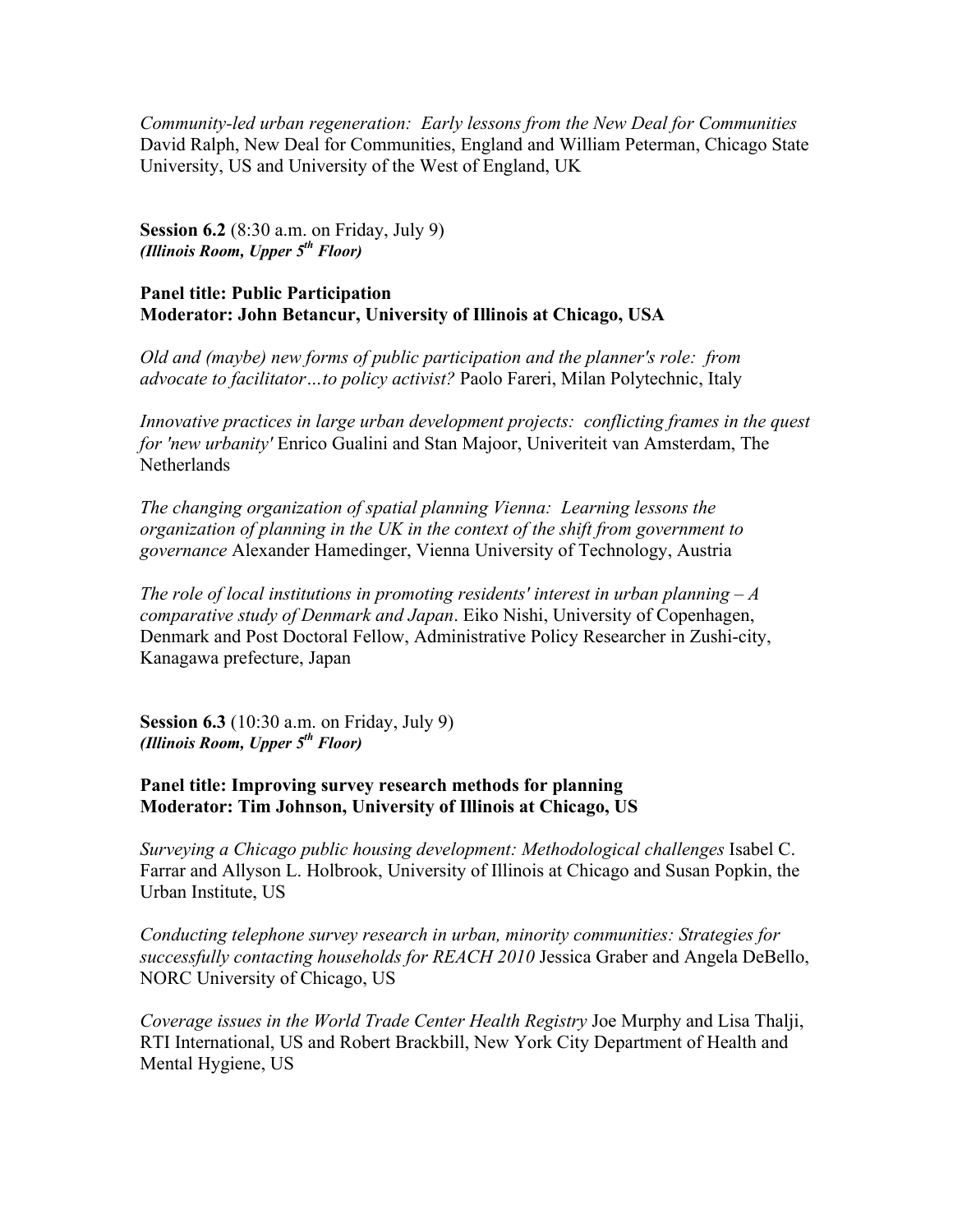*Sampling for inner-city face-to-face surveys* Colm O'Muircheartaigh, Stephanie Eckman, and Ned English, NORC University of Chicago, US

### STREAM 6: COMPARATIVE CITY GOVERNANCE TRACK (1)

*(Illinois Room, Upper 5th Floor)*

Track Chair: Robin Hambleton, College of Urban Planning and Public Affairs, University of Illinois at Chicago

Comparative City Governance panels:

- 6.4: Approaches to urban economic development
- 6.5: Diversity in the modern city
- 6.6: The rise of entertainment city

Session 6.4 (3:00 p.m. on Friday, July 9) *(Illinois Room, Upper 5th Floor)*

### Panel title: Approaches to urban economic development Moderator: Ron Vogel, University of Louisville, US

*The critical role of governance structures in Oporto city-centre renewal projects* Isabel Breda-Vazquez and Sonia Alves, University of Oporto, Portugal

*The politics of promise: The rhetoric and practice of "non-governmental regionalism" in development in the United States* Martin Jaffe and David C. Perry, University of Illinois at Chicago, US and Joan Fitzgerald, Northeastern University, US

*Hong Kong and Shanghai as China's window to global capital* David R. Meyer, Brown University, US

Session 6.5  $(5:00 \text{ p.m.} \text{ on Friday}, \text{July } 9)$ *(Illinois Room, Upper 5th Floor)*

### Panel title: Diversity in the modern city Moderator: Phillip Bowman, University of Illinois at Chicago, USA

*Globalization, spatial differentiation, and community rebuilding: The case of Shanghai* Xiangming Chen, University of Illinois at Chicago, US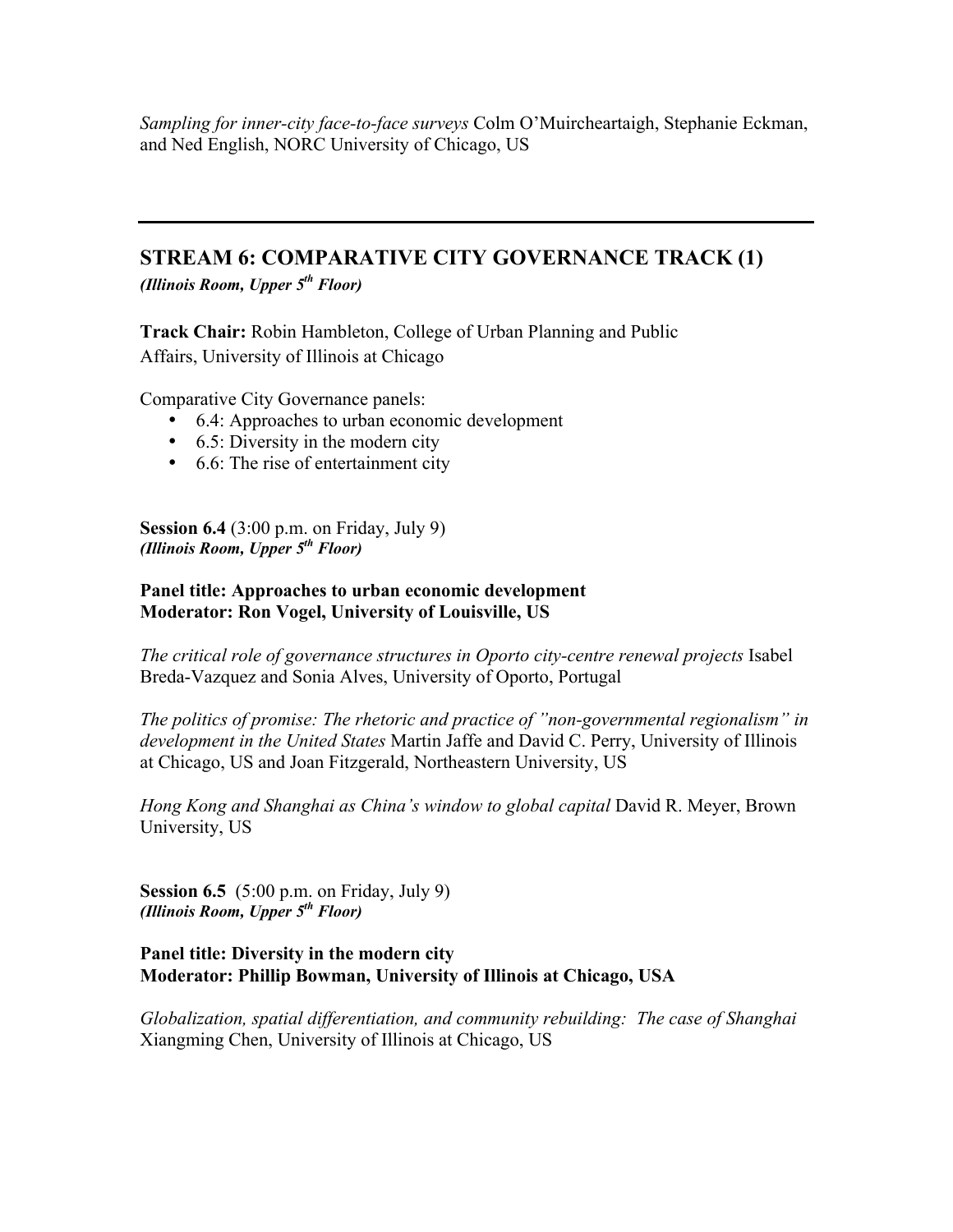*Governing local cultural landscapes and festivals in the changing Taipei City: A case study of Bao-An Temple* Cheng-Yi Lin and Woan-Chiau Hsing, National Taipei University, Taiwan.

*Making citizens or strangers? New immigrants and housing politics in multiracial cities* Mara Sidney, Rutgers University, US

Session 6.6 (8:30 a.m. on Saturday July 10) *(Illinois Room, Upper 5th Floor)*

### Panel Title: The rise of the entertainment city Moderator: Terry Clark, University of Chicago

*Ethical/Moral Tourism: and its linkage to human rights, feminism, environmentalism, egalitarianism, and participatory citizen politics* Terry Clark, University of Chicago, US

*From Seattle to Salonico (and beyond): Political tourism in the second generation metropolis* Chiara Pozzi and Guido Martinotti, University of Milano-Bicocca, Italy

This panel will include comments from a number of discussants working on aspects of tourism and entertainment in the modern city including Susan Clarke, University of Colorado at Boulder, Dennis Judd, University of Illinois at Chicago and Jill Gross, City University of New York.

### STREAM 7: COMPARATIVE CITY GOVERNANCE TRACK (2) *(St. Clair Room, Upper 5th Floor)*

Track Chair: Robin Hambleton, College of Urban Planning and Public Affairs, University of Illinois at Chicago

Comparative City Governance panels:

- 7.1: Ways of framing urban governance debates
- 7.2: Linking levels of governance
- 7.3: The governance of 'global' cities
- 7.4: Metropolitan governance
- 7.5: Comparing models of urban governance
- 7.6: Politics and professionalism in the modern city

Session 7.1 (4:30 p.m. on Thursday, July 8) *(St. Clair Room, Upper 5th Floor)*

Panel title: Ways of framing urban governance debates Moderator: Susan Clarke, University of Colorado at Boulder, USA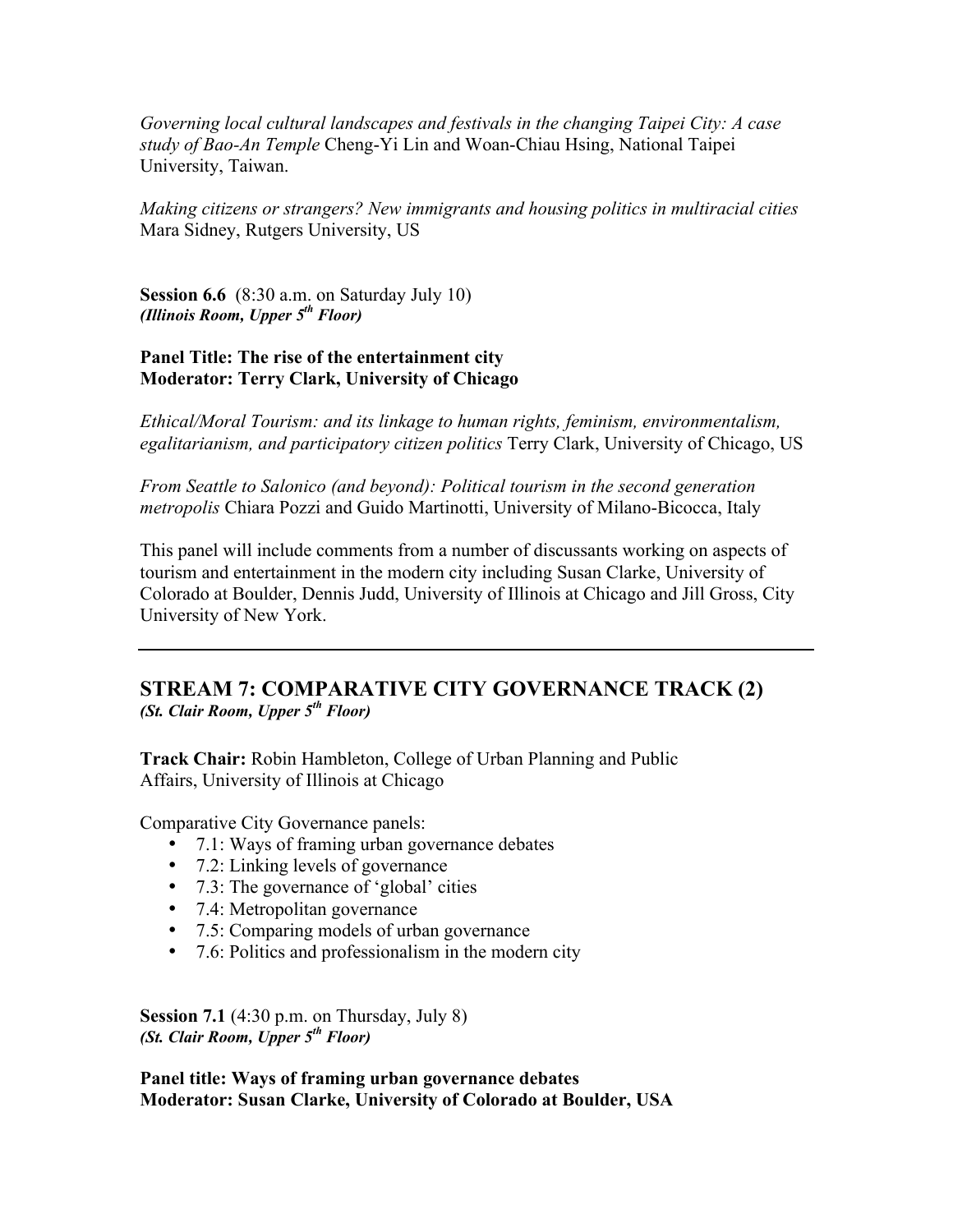*Bidding for the Olympics: A Local affair? Lessons learned from the Paris and Madrid 2012 Olympic bids* Lionel Martins, Universite Paris, France

*Futuresworks in urban and regional governance: Rhetoric or reality?* Marika Puglisi, University of Liverpool and Aidan While, University of Manchester, UK

*Militarization of urban space and local and global democratic practice* Robert Warren, University of Delaware and Colin V. Warren, Independent Scholar, US

Session 7.2 (8:30 a.m. on Friday, July 9) *(St. Clair Room, Upper 5th Floor)*

### Panel title: Linking levels of governance Moderator: Pawel Swianiewicz, Warsaw University, Poland

*Society of sister regions: a ROADMAP to the American dream* Manuel Freire Barcia, Director, Comité Pro-Desarrollo del Estado Barinas (COMBAR) and Fortunato Gonzalez, Director, Centro Iberoamericano de Estudios Locales y Provinciales (CIEPROL) Universidad de Los Andes, Venezuela

*City leadership in the European multi-level governance* Laurence Carmichael, University of the West of England, UK

*Impacts of EU- 'Good governance' strategies on urban policies in Western Europe* Jens S. Dangschadt, Vienna University of Technology, Institute of Sociology for Spatial Planning and Architecture, Austria

*Shifts in governance in a polycentric urban region: The case of the Dutch Randstad* Frank Hendriks, Tilburg University, The Netherlands

Session 7.3 (10:30 a.m. on Friday, July 9) *(St. Clair Room, Upper 5th Floor)*

### Panel title: The governance of 'global' cities Moderator: Saskia Sassen, University of Chicago, USA

*Local government and local stakeholders: Building bridges in the global city —lessons from London* Jill Simone Gross, Hunter College of the City University of New York, US

*Planning world cities: Globalization, urban politics and degrees of convergence* Andy Thornley, London School of Economics and Peter Newman, University of Westminster, UK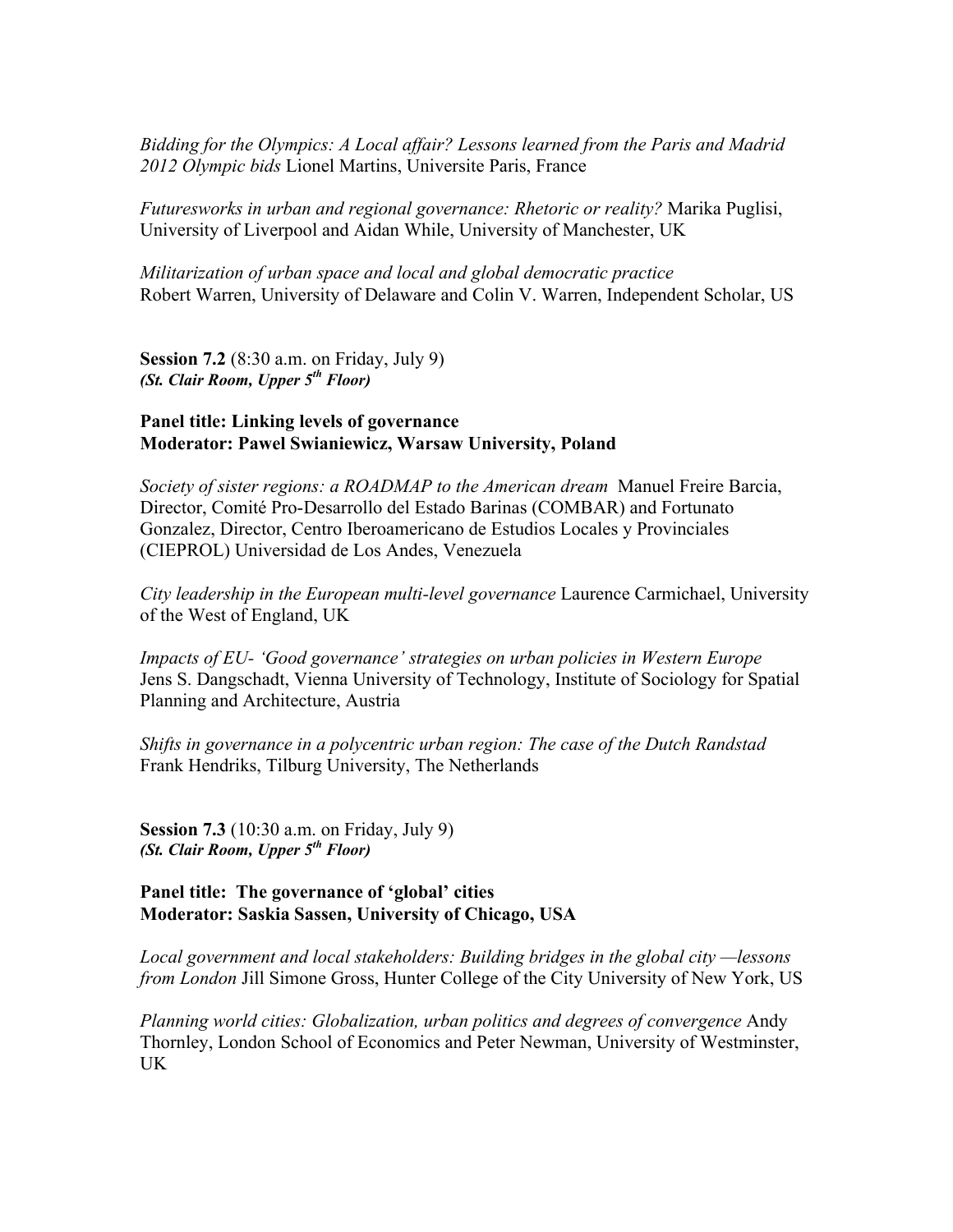*Globalization and urban governance: A comparative analysis of decentralization in world cities* Takashi Tsukamoto and Ronald K. Vogel, University of Louisville, USA

Session 7.4 (3:00 p.m. on Friday, July 9) *(St. Clair Room, Upper 5th Floor)*

#### Panel title: Metropolitan governance Moderator: Barry Quirk, Chief Executive, London Borough of Lewisham, UK

*Scale, 'virtual regions' and structures in city regional governance - A North American European perspective* Tassilo Herrschel and Peter Newman, University of Westminster, UK

*Innovation in regional planning: The evolution of large institutional networks* Michael Neuman, Texas A&M University, US

*Governing the capital – comparing institutional reform in Berlin, London, and Paris* Eckhard Schroeter, University of California, Berkeley, U.S.A. and Manfred Rober, Fachhochschule fur Technik und Wirtschaft Berlin, University of Applied Sciences, Germany

Session 7.5 (5:00 p.m. on Friday, July 9) *(St. Clair Room, Upper 5th Floor)*

#### Panel title: Comparing models of urban governance Moderator: Frank Hendriks, Tilburg University, The Netherlands

*The prospects and future tasks of globalization and urbanization in Korea: The need for strategic approaches of urban governance* Jehoon Lee, University of Southern California, US

*City-regional governance: on conceptual issues* Martin Sokol, University College Dublin, Urban Institute Ireland, Ireland

*Changing forms of urban governance in Central and Eastern Europe: The impact of institutional choices* Pawel Swianiewicz, Warsaw University, Poland

Session 7.6 (8.30 a.m. on Saturday, July 10) *(St. Clair Room, Upper 5th Floor)*

Panel title: Mediterranean Capitals Moderator: Raffaella Nanetti, University of Illinois at Chicago, US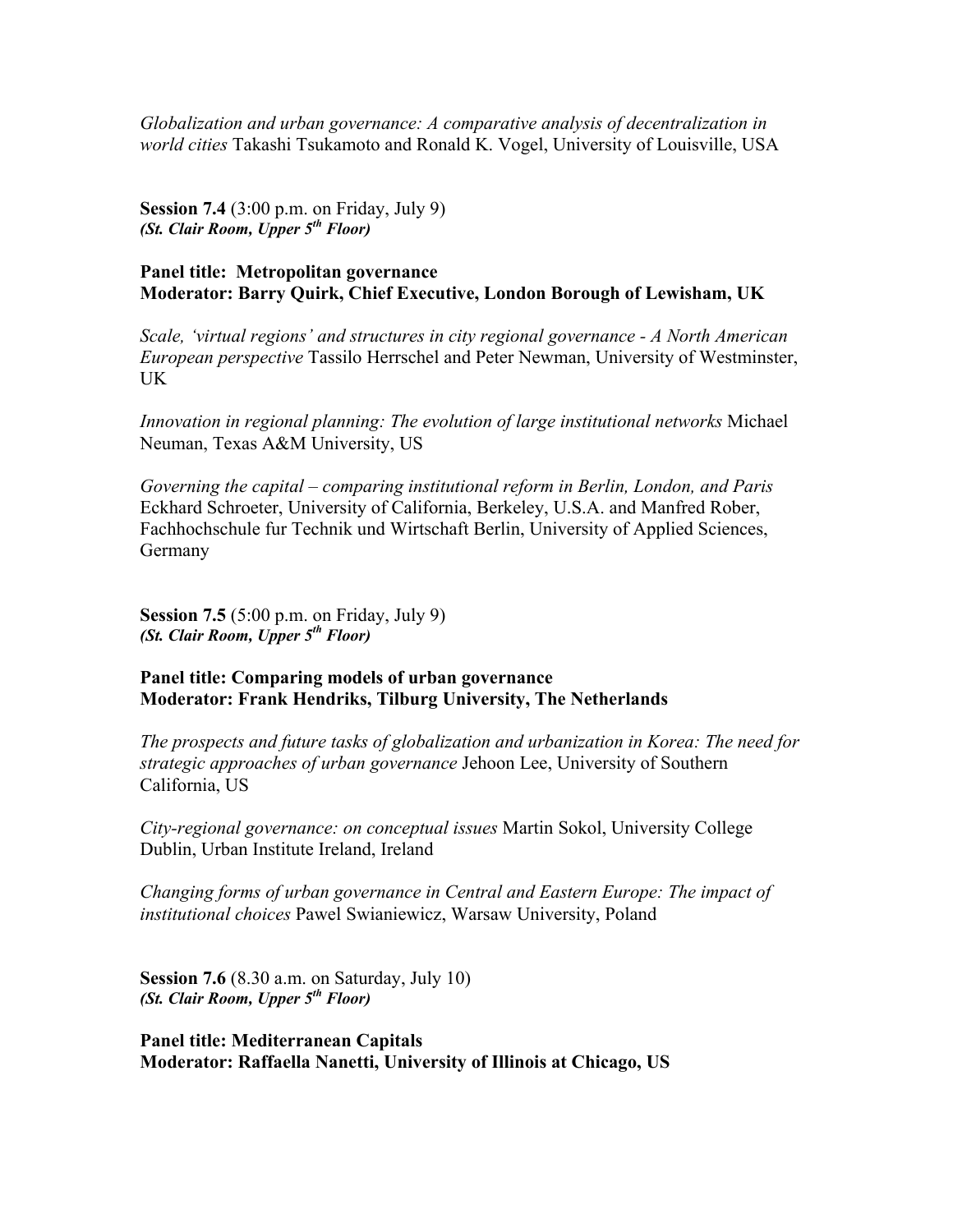*Athens metropolitan area: New challenges and development planning* Manolis Christofakis, Regional Development Institute, Panteion University, Greece

*Barcelona: Challenges and capabilities* Patricia Garcia Duran-Huet, University of Barcelona, Spain

*Naples and the rediscovering of the sea* Robert Leonardi, London School of Economics

### STREAM 8: COMPARATIVE CITY GOVERNANCE TRACK (3) *(Ohio Room, Upper 5th Floor)*

Track Chair: Robin Hambleton, College of Urban Planning and Public Affairs, University of Illinois at Chicago

Comparative City Governance panels:

- 8.1: Trends in urban leadership and governance
- 8.2: Leadership and local democracy
- 8.3: Perspectives on urban politics and policy choices
- 8.4: Local democracy and community involvement
- 8.5: Managerial innovation in the modern city
- 8.6: Improving the quality of life in cities

**Session 8.1** (4:30 p.m. on Thursday, July 8) *(Ohio Room, Upper 5th Floor)*

### Panel title: Trends in urban leadership and governance Moderator: Erika Poethig, MacArthur Foundation, USA

*Beyond new public management – city leadership, democratic renewal and the politics of place* Robin Hambleton, University of Illinois at Chicago, US

*Urban leadership and community involvement: Ingredients for good governance? Findings from the PLUS project* Michael Haus, Darmstadt University of Technology, Germany and Jan Erling Klausen, Norwegian Institute for Urban and Regional Research, Norway

*Special-purpose authorities, policy communities, and the new municipal politics* Dennis R. Judd, University of Illinois at Chicago, US

*Perspectives on contemporary trends in local government and the responsibilities, roles, and values of local government professionals* John Nalbandian, University of Kansas, US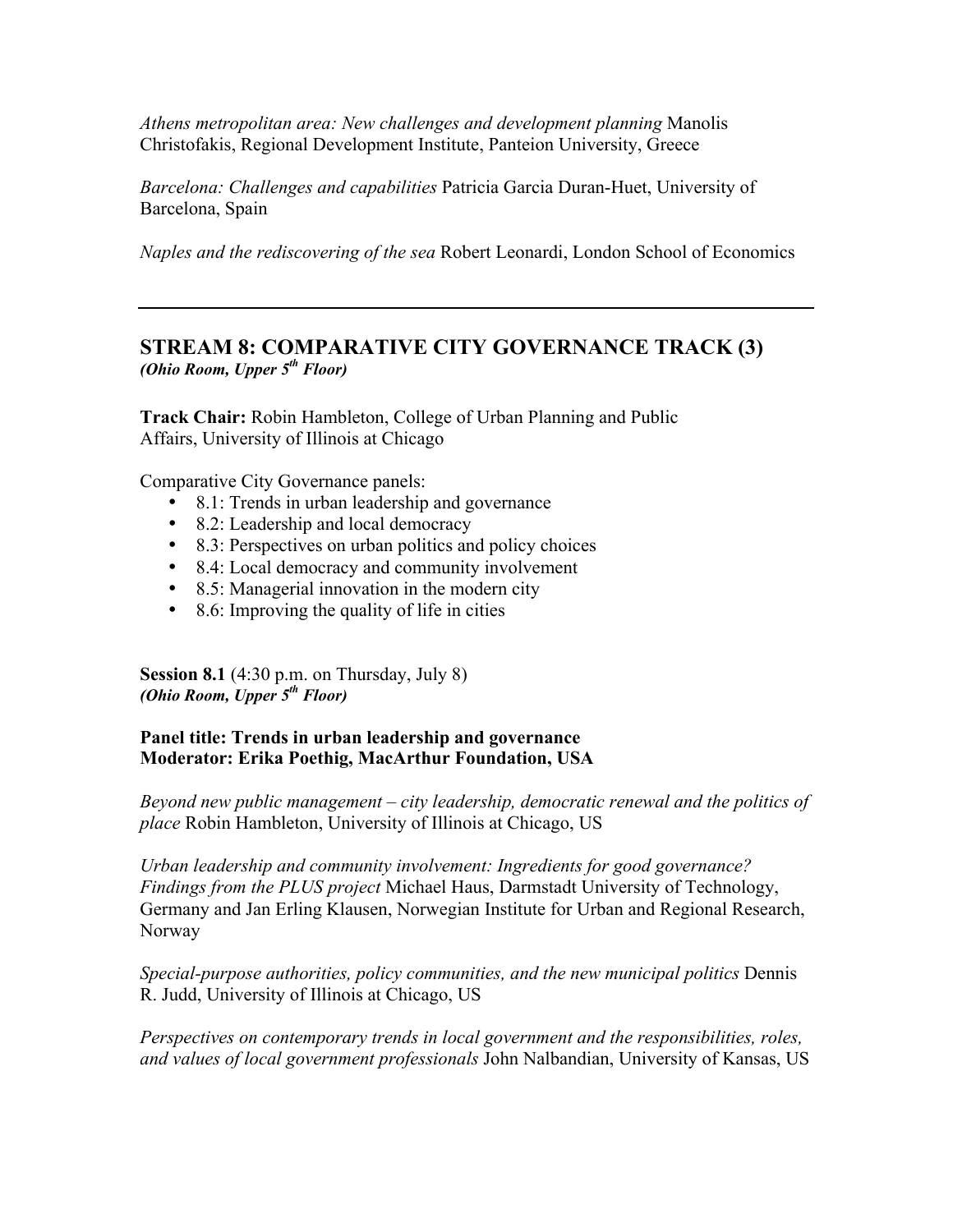Session 8.2 (8:30 a.m. on Friday, July 9) *(Ohio Room, Upper 5th Floor)*

#### Panel title: Leadership and local democracy Moderator: Panos Getimis, Panteion University Athens, Institute of Urban Environment and human resources, Greece

*Taking the strain or a strained relationship? Joint political and managerial leadership in UK city governance* Andrew Holder, AHA Consultancy and University of the West of England, UK

*Addressing the legitimacy of the council-manager executive in local government* Joanna Howard and David Sweeting, University of the West of England, UK

*Strategies of Spanish cities in a global, competitive world: Between leadership, technocracy and participative strategic planning* Jose Manuel Rodriguez Alvarez, University of Madrid, Spain

Session 8.3 (10:30 a.m. on Friday, July 9) *(Ohio Room, Upper 5th Floor)*

### Panel title: Perspectives on urban politics and policy choices Moderator: John Nalbandian, University of Kansas, US

*Turin. Where territorial governance and politics of scale become keystones for the city development strategy* Nunzia Borrelli and Marco Santangelo, Politecnico e Universita di Torino, Italy

*Privatisation from above and from below: A comparative analysis of the privatisation of water and sanitation and solid waste management services in the city of Kitwe* Albert Malama, University of Botswana, Africa and Barabara Mwila Kazimbaya-Senkwe, University of Newcastle upon Tyne, UK

*The new Daley machine: 1989-2004* Dick Simpson, Ola Adeoye, Daniel Bliss, Kevin Navratil, Rebecca Raines, University of Illinois at Chicago, US

Session 8.4 (3:00 p.m. on Friday, July 9) *(Ohio Room, Upper 5th Floor)*

#### Panel title: Local democracy and community involvement Moderator: Christine Cheyne, Massey University, New Zealand

*Leadership and community involvement in the European cities. Conditions of success and/or failure.* Panagiotis Getimis, Panteion University Athens, Institute of Urban